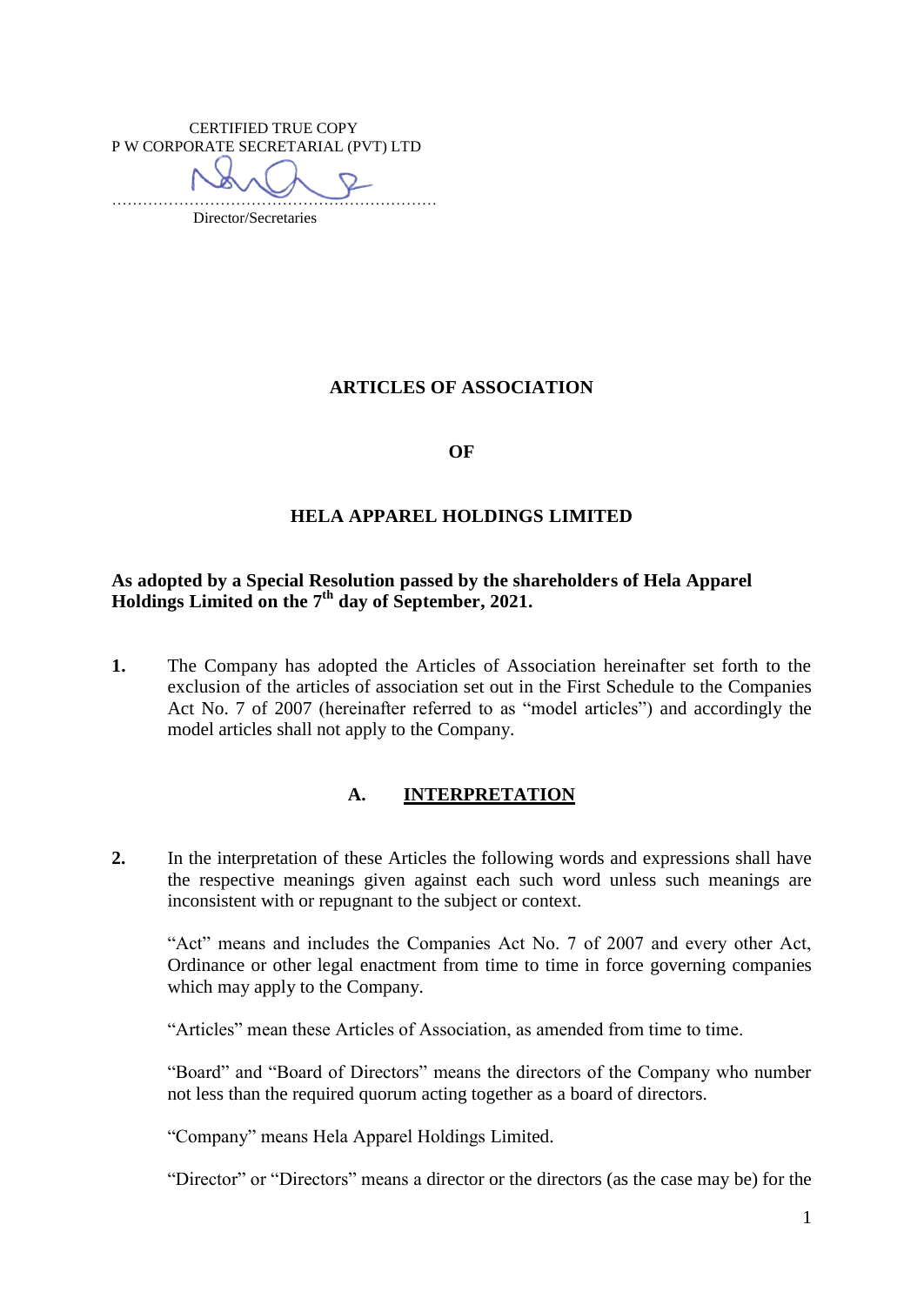time being of the Company, including where the context so requires or admits alternate directors, and the directors assembled at a Board meeting.

"dividend" means a distribution out of the profits of the Company.

"in writing" and "written" includes printing and other such modes of representing or reproducing words in a visible form.

"month" means a calendar month.

"registered office" means the registered office for the time being of the Company.

"presence or present" with regard to a shareholder at a meeting means presence or present personally or by proxy or by attorney duly authorised.

"secretary" or "secretaries" include any individual, firm or company appointed by the Board to perform any of the duties of the Secretary.

"shares" shall mean shares issued by the Company.

"stated capital" means the total of all amounts received by the Company or due and payable to the Company in respect of the issue of shares and of calls on shares.

"Year" means a calendar year.

Subject to the aforewritten words or expressions defined in the Act shall, if not inconsistent with the subject or context bear the same meaning in the Articles.

In the interpretation of these Articles,

- (i) words importing the masculine gender only shall include the feminine gender and words importing the singular number only shall include the plural number and vice versa.
- (ii) unless otherwise specified, reference to a "person" includes any natural person, individual, company, firm, corporation, partnership, foundation, association, organisation, trust or any undertaking (in each case whether or not having separate legal personality).
- (iii) reference to a "subsidiary" or "holding company" is to be construed in accordance with section 529 of the Act.
- (iv) a reference to an "Article" is a reference to the relevant article of these Articles unless expressly provided otherwise.
- (v) unless expressly provided otherwise, a reference to a statute, statutory provision or subordinate legislation is a reference to it as it is in force from time to time, taking account of:
	- (a) any subordinate legislation from time to time made under it; and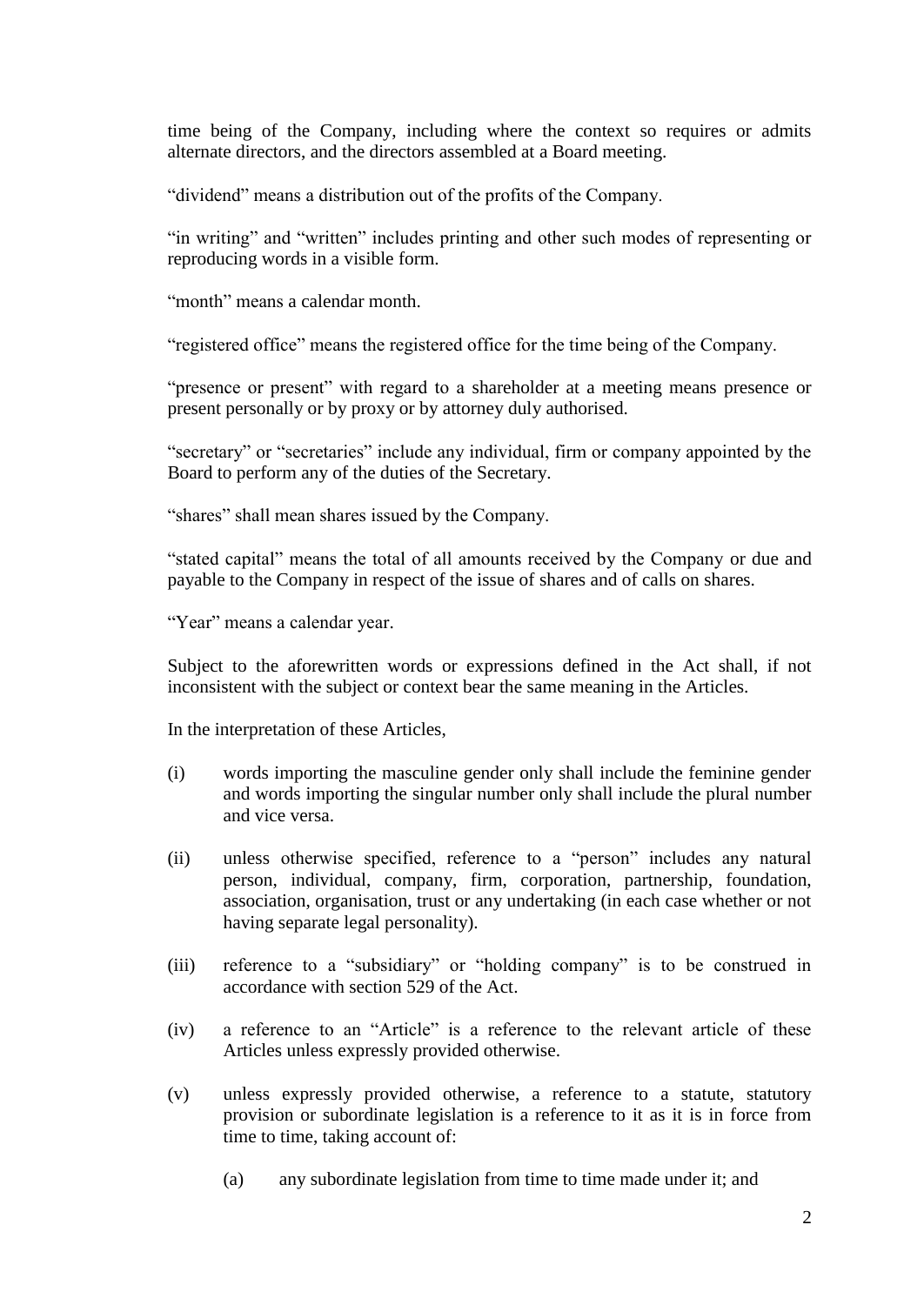- (b) any amendment or re-enactment and includes any statute, statutory provision or subordinate legislation which it amends or re-enacts.
- (vi) any phrase introduced by the terms "including", "include", "in particular" or any similar expression shall be construed as illustrative and shall not limit the sense of the words preceding those terms.

Headings in the Articles are used for convenience only and shall not affect the construction or interpretation of these Articles.

### **B. BUSINESS OF THE COMPANY**

## **3.**

- (1) Subject to paragraph (2) and (3) of this Article 3, the objects for which the Company is established are;
	- (a) to engage in export oriented activities;
	- (b) to carry on business as an investment holding company;
- (2) The Company may carry on any business or activity determined and agreed by the shareholders that is not within the objects specified herein and shall not therefore be restricted to carrying on only businesses or activities that are within the objects specified herein.
- (3) The objects of the Company shall be subject to the Foreign Exchange Act No.12 of 2017 and Regulations passed thereunder, including the Extraordinary Gazette No. 2213/35 dated 3rd February 2021.

## **C. SHARES**

#### **4. ISSUE OF SHARES**

- (1) The Board may issue such shares to such persons as it considers appropriate in accordance with section 51 of the Act. If the shares confer rights other than those specified in subsection (2) of section 49 of the Act, or impose any obligation on the holder, the Board shall approve terms of issue which set out the rights and obligations attached to those shares.
- (2) The Board shall, before it issues shares, decide the consideration for which the shares shall be issued and shall resolve that in the opinion of the Directors, such consideration is fair and reasonable to the Company and to all existing shareholders.
- (3) Where the Company issues shares which rank equally with or above existing shares in relation to voting or distribution rights, those shares shall, unless otherwise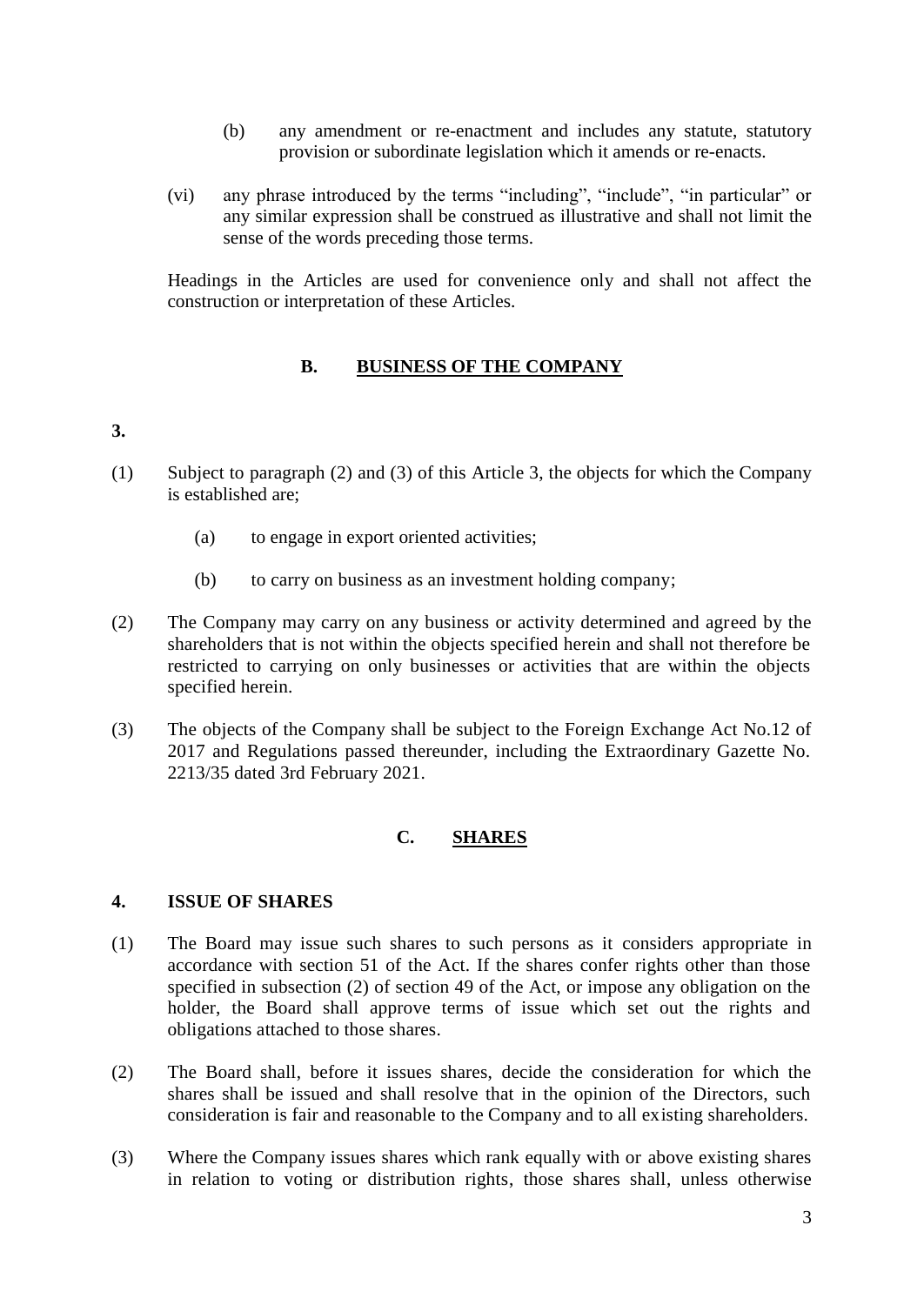approved by the shareholders by special resolution, be offered to the holders of the existing shares in a manner which would, if the offer is accepted, maintain the relative voting and distribution rights of those shareholders.

- (4) The said offer shall remain open for acceptance for a reasonable time and, if not expressly accepted within such time, the offer shall be deemed to have been declined by the respective offeree. The Company may, at the time of making the said offer, request holders of the existing shares who desire an allotment of shares in excess of their respective proportions to state how many excess shares each such holder desires and if any holders of existing shares expressly accept the whole of their respective proportions, the shares declined may be allotted to those holders who desire an excess allotment in such numbers as the Directors decide or may be allotted and issued to such other persons as the Directors consider it appropriate.
- (5) The Board may, subject to and in accordance with the provisions of the rules and regulations in force for the time being and from time to time, of the Colombo Stock Exchange, if and to the extent applicable to the Company,
	- (a) issue shares pursuant to a capitalization of the reserves of the Company or by way of dividends;
	- (b) issue shares to persons other than existing shareholders, if approved by the shareholders by special resolution; or
	- (c) issue shares to employees of the Company and/or its subsidiaries (including persons who do not have a written employment contract with the Company or its subsidiaries but are involved in the management and operation of the Company and/or its subsidiaries either as directors or otherwise) under an employee share ownership plan approved by the shareholders by special resolution.
- (6) The provisions of paragraph (3) of this Article shall not apply to an issue of shares under paragraph (5) of this Article.
- (7) Any fractions of shares arising from the computation of shares to be issued under a capitalization of reserves, issue of shares by way of dividends, sub division of shares or consolidation of shares may be disregarded in the entirety or be dealt with in any manner as may be deemed appropriate by the Board.
- (8) The Company may issue redeemable shares as decided by the Board at the time of each issue, which may be redeemed by the Company at the option of the Company or at the option of the holders of the shares or on a date specified by the Board, for a consideration that is specified by the Board at the time of issue or at a sum to be calculated by reference to a formula or fixed by a suitably qualified person, who is not associated with or interested in the Company, as decided by the Board at the time of issue.

#### **5. CALLS ON SHARES**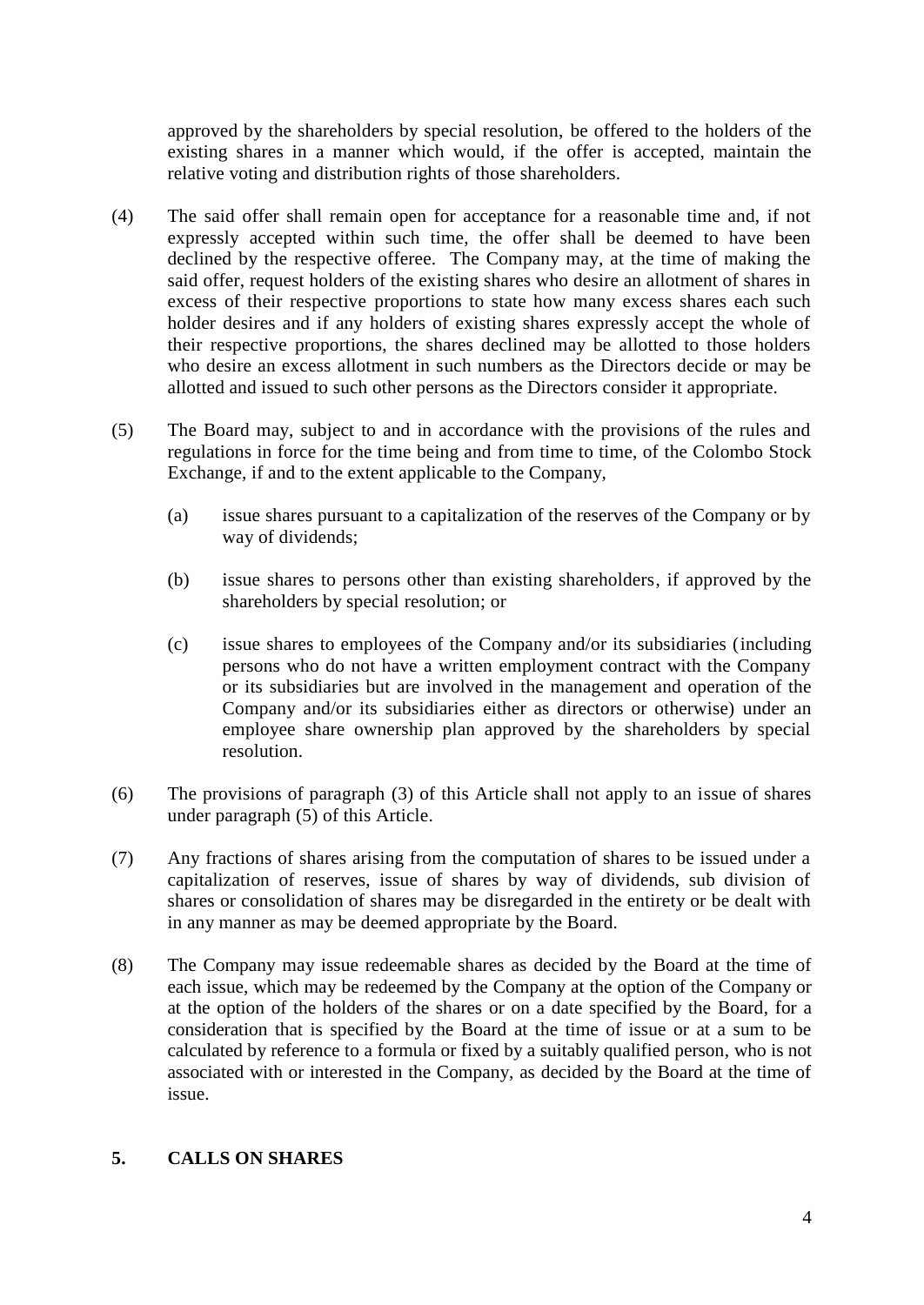- (1) Where a share imposes any obligation on the holder to pay an amount of money-
	- (a) on a fixed date, the holder shall pay that amount on that date; or
	- (b) when called on to do so by the Board. The Board may at any time give written notice to the holder requiring the payment to be made within a specified period of not less than twenty (20) working days, and the payment shall be made in accordance with that notice.

Any amount not paid by the due date shall carry interest at a rate fixed by the Board not exceeding ten *per centum* (10%) per annum, accruing daily. The Board may, at its discretion, waive payment of interest.

- (2) Joint holders of a share are jointly and severally liable for any payments to be made under paragraph (1) of this Article.
- (3) The Company shall have a first charge or a paramount lien on every share to which paragraph (1) of this Article applies, and on every distribution payable in respect of that share, for all amounts presently due and payable to the Company in respect of that share and to all moneys paid in advance of calls thereon.
- (4) For the purpose of enforcing such lien, the Company may sell in such manner as the Board thinks fit, any shares on which the Company has a lien, if,
	- (a) the Company has given written notice of its intention to do so to the shareholder; and
	- (b) the shareholder has failed to make the payment in respect of which the lien has arisen, within ten (10) working days of the giving of that notice.

Upon any sale for enforcing a lien, the Board may appoint any person to execute an instrument of transfer of the shares sold, whereupon the purchaser shall be registered as the holder of the shares transferred and his title shall not be affected by any irregularity or invalidity in the sale.

(5) The proceeds of a sale under paragraph (4) of this Article shall be received by the Company and applied first in payment of the costs of sale, and then in payment of the amount in respect of which the lien arose. The remainder if any, shall be paid to the person entitled to the shares, at the time of the sale.

#### **6. SHARE REGISTER**

- (1) The Company shall maintain a share register, which complies with section 123 of the Act. The share register shall be kept at the registered office of the Company or at any other place in Sri Lanka, notice of which has been given to the Registrar in accordance with subsection (4) of section 124 of the Act.
- (2) The share register may be divided into two or more registers kept at different places, as maybe decided by the Board.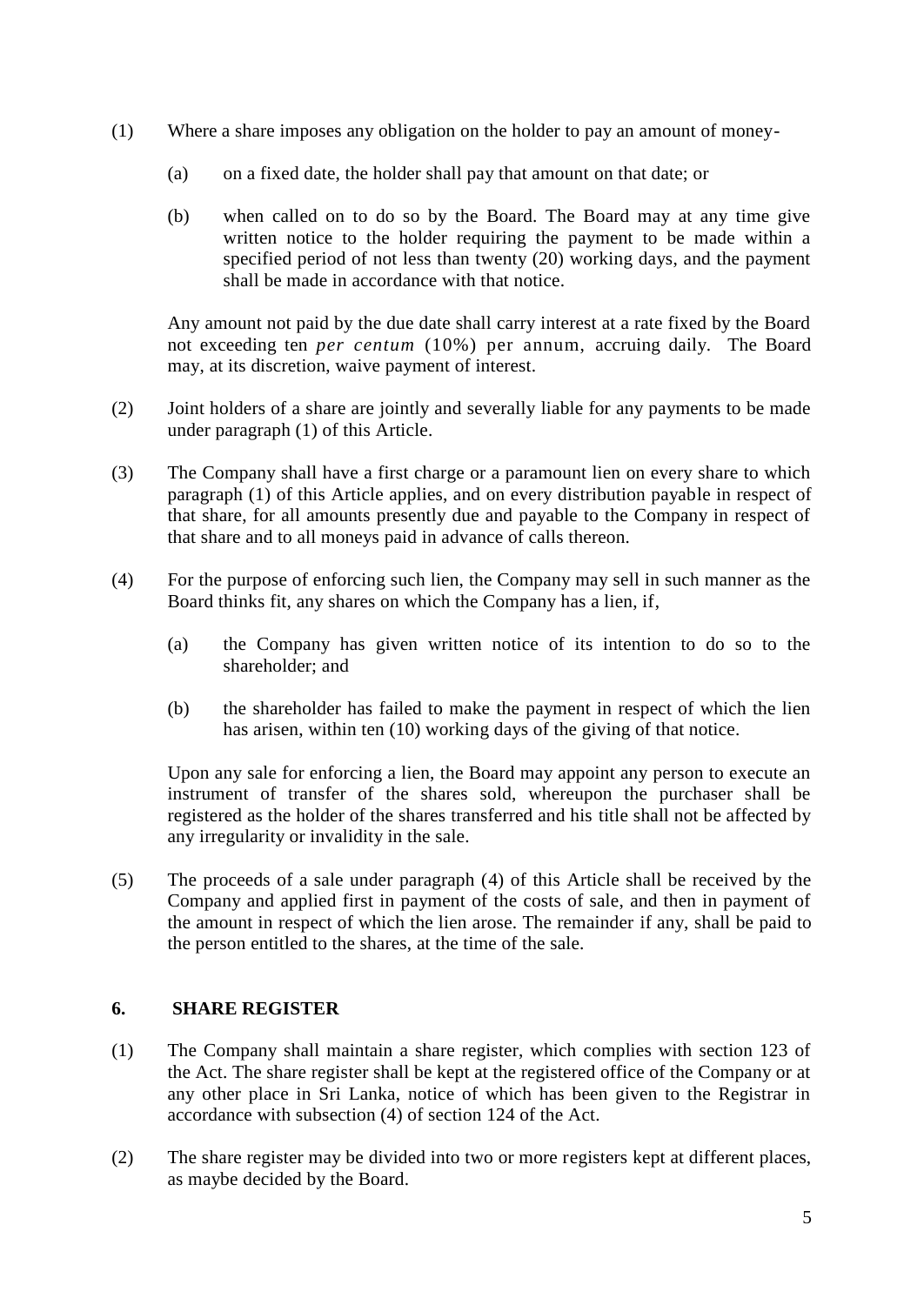### **7. SHARE TRANSFER**

- (1) Where shares are to be transferred, an instrument of transfer in writing shall be executed by or on behalf of the transferor and transferee, or by their legal representative/s and delivered to the Company.
- (2) The instrument of transfer may be in the usual or common form or any other form which the Directors may approve.
- (3) The Directors may also require an instrument of transfer to:
	- (a) be accompanied by the certificate of shares to which it relates and such other evidence as the Directors may reasonably require to show the right of the transferor to make the transfer; and
	- (b) be in respect of only one class of shares.
- (4) The Board may resolve to refuse to register a transfer of a share within six (06) weeks of receipt of the transfer, if any amount payable to the Company in respect of the share is due but unpaid. If the Board resolves to refuse to register a transfer for this reason, it shall give notice of the refusal to the shareholder within one (1) week of the date of the resolution.

The Directors may also decline to register a transfer of a share on which the Company has a lien.

- (5) Notwithstanding any provision in the Articles suggesting the contrary, shares if any, listed on the Colombo Stock Exchange shall be freely transferable and registration of the transfer of such listed shares shall not be subject to any restriction, save and except to the extent required for compliance with statutory requirements.
- (6) Notwithstanding anything to the contrary contained in the Articles, as long as the shares of the Company are listed in the Colombo Stock Exchange, the Board may register without assuming any liability therefor any transfer of shares which is in accordance with the rules and regulations in force for the time being and from time to time as laid down by the Colombo Stock Exchange and / or by the Central Depository of the Colombo Stock Exchange.

## **8. TRANSMISSION OF SHARES**

- (1) Where a joint holder of a share dies, the remaining holder/s shall be treated by the Company as the holder/s of that share. Where the sole holder of a share dies, that shareholders' legal representative shall be the only person recognised by the Company as having any title to or interest in the share, but nothing herein contained shall release the estate of a deceased joint ho1der from any liability in respect of any share which had been jointly held by him with other persons.
- (2) Any person who becomes entitled to a share as a consequence of the death, bankruptcy or insolvency or incapacity of a shareholder may be registered as the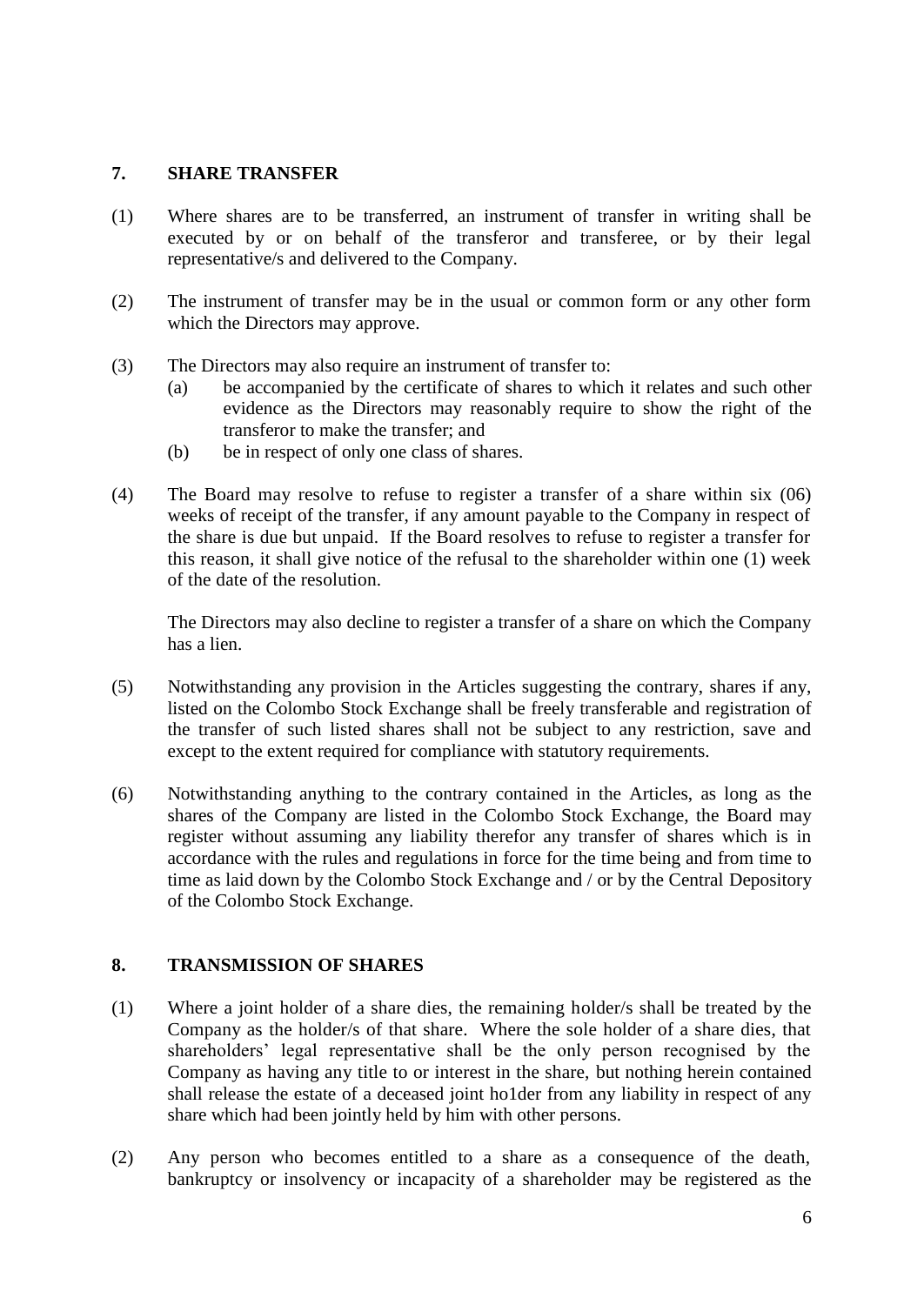holder of that shareholder's shares upon making a request in writing to the Company to be so registered, accompanied by proof satisfactory to the Board of that entitlement. The Board may refuse to register a transmission under this Article in the circumstances set out in paragraph **(**4) of Article 7 above.

## **9. JOINT SHAREHOLDING**

The Company shall not register more than three persons as joint holders (including the principal holder) of any shares (except in the case of executors, administrators or heirs of a deceased shareholder).

## **10. SHARE CERTIFICATES**

- (1) Where the Company issues shares or the transfer of any shares is entered on the share register, the Company shall within two (2) months complete and have ready for delivery a share certificate in respect of the shares.
- (2) Where a share certificate is defaced, lost or destroyed it may be reissued on payment of the cost of issue or such lesser sum and on such terms (if any) as to evidence and indemnity and the payment of out-of-pocket expenses of the Company for investigating evidence as the Directors think fit.

## **11. PURCHASE OF OWN SHARES**

The Company may purchase or otherwise acquire any of its own shares in accordance with Section 64 of the Act.

## **12. SUB-DIVISION AND CONSOLIDATION OF SHARES**

- (1) The Company may sub-divide all of the shares in the Company or all of the shares in a particular class of shares in the Company into a greater number of shares, in proportion to those shares, leaving unaffected the relating voting and distribution rights of holders of those shares, by adopting a procedure that the Board may think appropriate.
- (2) The Company may consolidate shares in the Company or the shares in a particular class of shares in the Company into a lesser number of shares, in proportion to those shares, leaving unaffected the relative voting and distribution rights of the holders of those shares, by following a procedure to effect such consolidation as the Board may consider appropriate.

## **13. RESERVES AND DISTRIBUTIONS**

(1) The Company may make distributions to shareholders in accordance with section 56 of the Act. The Board shall be satisfied that the Company shall immediately after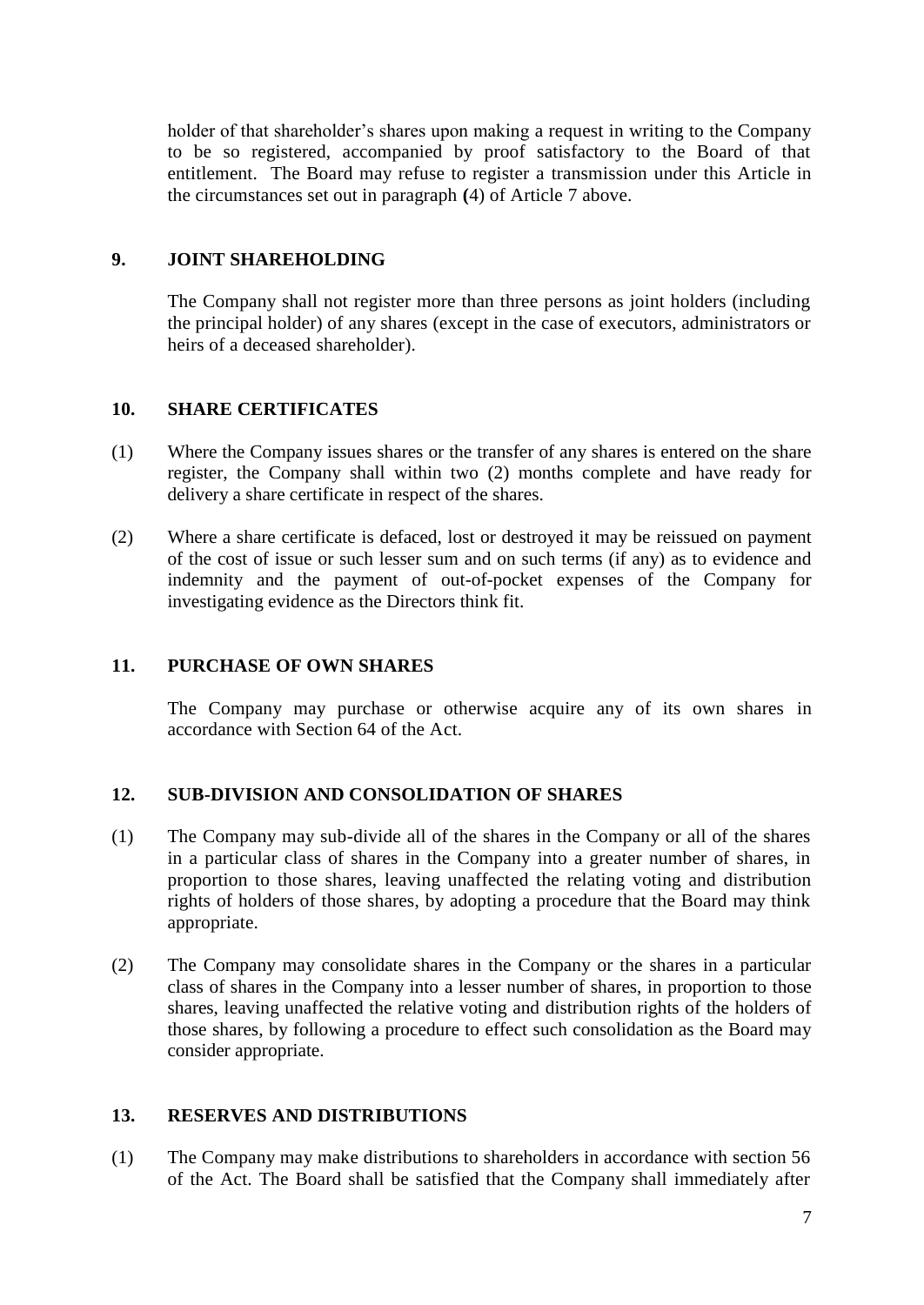the distribution (including an interim dividend) satisfy the solvency test. The Directors who vote in favour of the distribution shall sign a certificate of their opinion to that effect.

- (2) Except in the case where a distribution is a final dividend, the approval of the shareholders by an ordinary resolution or otherwise shall not be required before a distribution is made. Notwithstanding any provision to the contrary contained in these Articles, the payment to any shareholder of consideration for a repurchase of shares shall not require the approval of the shareholders by ordinary resolution.
- (3) The Company is deemed to have satisfied the solvency test if-
	- (a) it is able to pay its debts as they become due in the normal course of business; and
	- (b) the value of its assets is greater than the sum of the value of its liabilities and its stated capital.
- (4) The profits of the company shall be distributable and divisible among the shareholders in proportion to the capital paid or credited as paid on the shares held by them respectively, subject to the following.
	- (a) The rights of holders of shares issued upon special conditions.
	- (b) Any arrangements that may be made by the Company to the contrary.
	- (c) Shares not fully paid up subject to any special arrangement made as regards money paid in advance of calls.
	- (d) Provisions of these Articles as to reserve fund.
- (5) Before the Directors make any distributions, they may set aside, out of the profits of the Company, such sum as they think proper as a reserve fund or funds.
- (6) The Board may decide to capitalise any part of the amount for the time being standing to the credit of any of the Company's reserve funds/accounts or to the credit of the profit and loss account or otherwise available for distribution, and accordingly to set free such sum for distribution amongst the shareholders who would have been entitled thereto if distributed by way of dividend and in the same proportions, on condition that the same be not paid in cash but be applied either in or towards paying up any amounts for the time being unpaid on any shares held by such shareholders respectively or paying up in full shares or debentures of the Company to be issued, allotted and distributed credited as fully paid up to and amongst such shareholders in the proportion aforesaid, or partly in the one way and partly in the other.
- (7) No shareholder shall be entitled to receive payment of any dividend or any allotment and issue of shares credited as fully paid up in respect of his share or shares whilst any moneys may be due or owing from him (whether alone or jointly with any other person) to the Company in respect of such share or shares or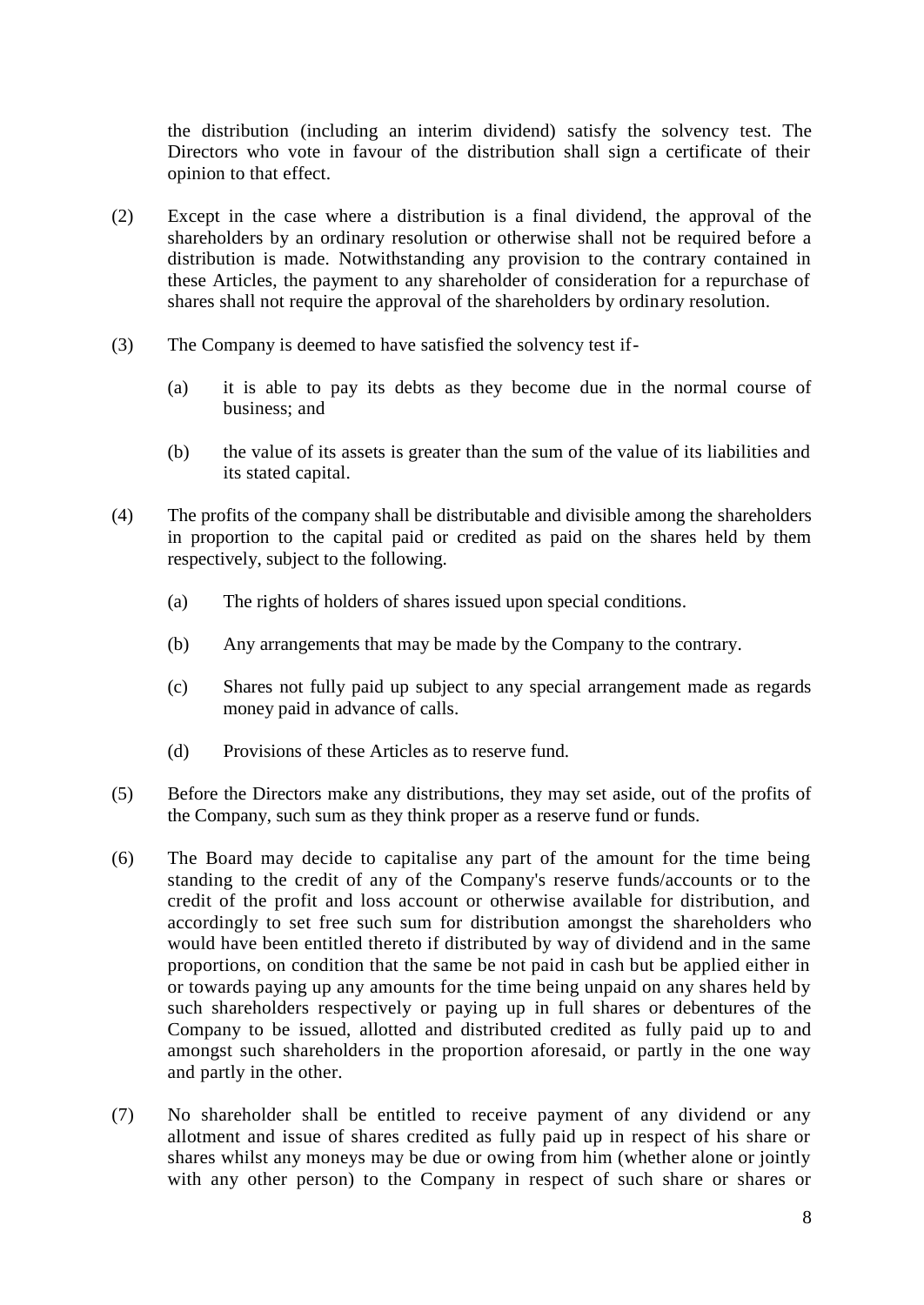otherwise howsoever.

- (8) Whenever such a decision as aforesaid shall have been made the Directors shall make all appropriations and applications of the undivided profits to be capitalised and all allotments and issues of fully paid shares or debentures, if any, and generally shall do all acts and things required to give effect thereto.
- (9) Subject to the provisions of paragraph (3) and paragraph (7) of this Article, the Board may authorize a distribution by way of a dividend to be paid to the shareholders according to their rights and interests in the profits and may fix the time for payment. No dividend shall be payable out of the capital of the Company
- (10) Any dividend or interim dividend which may be authorised by the Directors, may be paid by means of cash or by the distribution of specific assets and, in particular, of paid-up shares, debentures or debenture stock of the Company or of any other company or in *specie* or in any one or more of such ways and where any difficulty arises in regard to the distribution, they may settle the same as they think expedient and in particular may fix the value for distribution of such specific assets or any part thereof and may determine that cash payments shall be made to any shareholders upon the footing of the value so fixed in order to adjust the rights of all parties and may vest any such specific assets in trustees upon such trusts for the persons entitled to the dividend as may seem expedient to the Board.
- (11) No dividend shall bear interest against the Company.
- (12) The Directors may deduct from the dividend payable to any shareholder all sums of money due from him (whether alone or jointly with any other person) to the Company and notwithstanding such sums shall not be payable until after the date when such dividend is payable. A transfer of shares shall not pass the rights to any dividend declared thereon before the registration of the transfer.
- (13) Unless otherwise directed any dividend may be paid by cheque or warrant sent by post to the registered address of the shareholders entitled thereto or, in the case of joint-holders, to the registered address of the joint-holder whose name stands first on the register in respect of the joint-holding; but the Company shall not be liable or responsible for the loss of any such cheque or dividend warrant sent through the post.
- (14) All dividends unclaimed for one (1) year after having been declared may be invested or otherwise made use of by the Board for the benefit of the Company until claimed and the Company shall not be constituted a trustee in respect thereof. All dividends unclaimed for six (6) years after having been declared shall be forfeited and shall revert to the Company
- (15) Every dividend payable in respect of any share held by several persons jointly may be paid to and an effectual receipt given by, any one of such persons.

## **D. MEETINGS OF SHAREHOLDERS**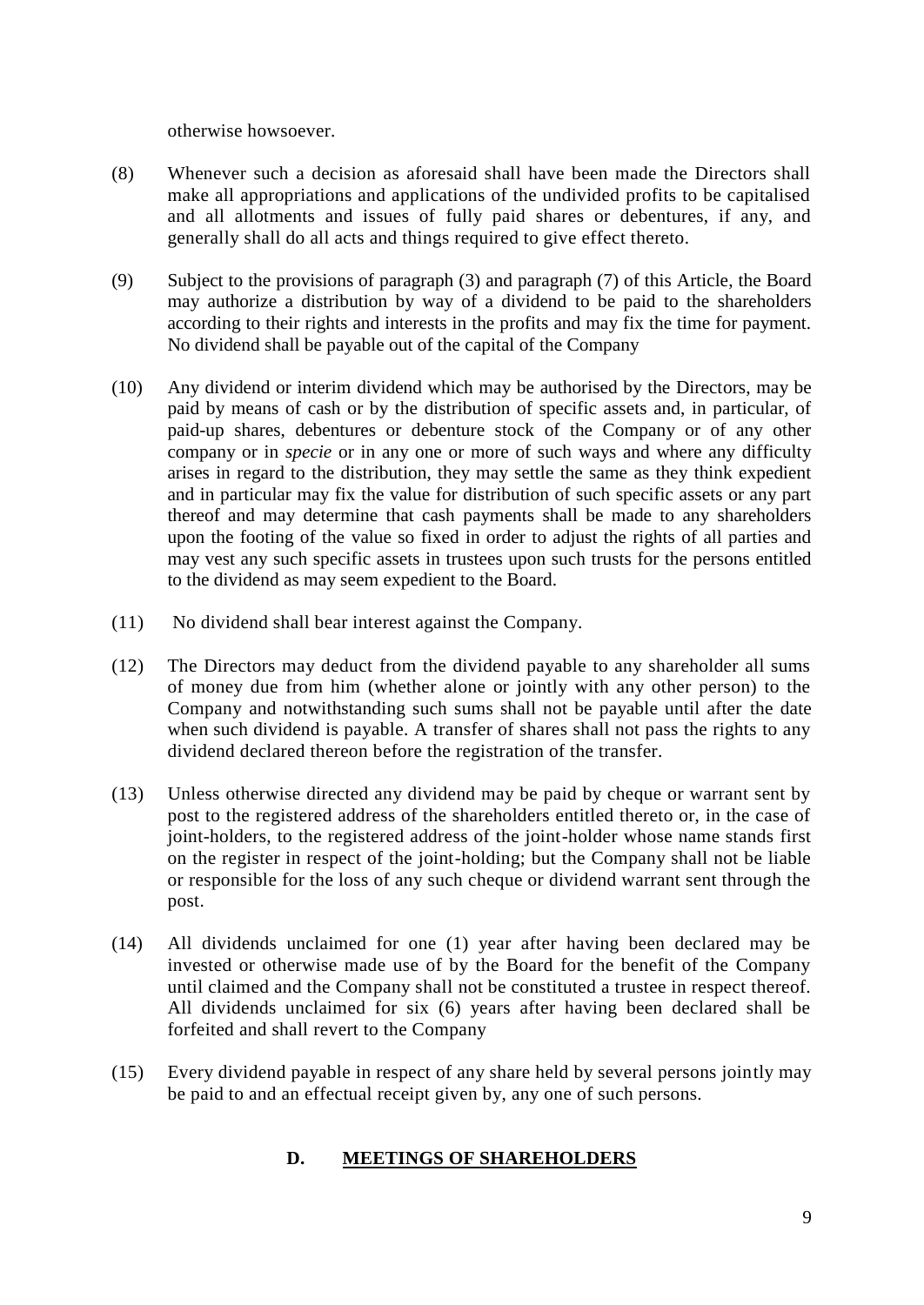### **14. NOTICE OF MEETING OF SHAREHOLDERS**

- (1) Written notice of the time and place of a meeting of shareholders (including a meeting where it is intended to propose a resolution as a special resolution) shall be given to every shareholder entitled to receive notice of the meeting and to every Director and the auditor of the Company—
	- (a) not less than fifteen (15) working days (as defined in the Act) before the meeting, if the meeting is an annual general meeting or the meeting is one where it is intended to propose a resolution as a special resolution;
	- (b) not less than ten (10) working days before the meeting, in any other case.

Provided that a meeting of the Company shall notwithstanding that it is called by shorter notice than that specified in this rule be deemed to have been duly called if it is so agreed,

- (a) In the case of a meeting called as the annual general meeting, by all the shareholders entitled to attend and vote thereat;
- (b) In the case of any other meeting by the shareholders having a right to attend and vote at the meeting being shareholders together holding shares which carry not less than ninety five per centum (95%) of the voting rights, on each issue to be considered and voted on such meeting.
- (2) The notice shall set out—
	- (a) the nature of the business to be transacted at the meeting in sufficient detail to enable a shareholder to form a reasoned judgment in relation to it; and
	- (b) the intention, if any, to propose a resolution as a special resolution; and
	- (c) the text of any resolution to be submitted to the meeting.
- (3) An irregularity in a notice of a meeting is waived if all the shareholders entitled to attend and vote at the meeting attend the meeting without protest as to the irregularity, or if all such shareholders agree to the waiver.
- (4) If a meeting of shareholders is adjourned for less than thirty (30) days, it is not necessary to give notice of the time and place of the adjourned meeting, other than by announcement at the meeting which is adjourned.
- (5) Two or more shareholders holding shares which carry not less then ten *percentum* (10%) of the votes which may be cast on a particular issue may call a meeting to consider and vote on the said issue in accordance with section 134 of the Act.

#### **15. METHOD OF HOLDING MEETINGS**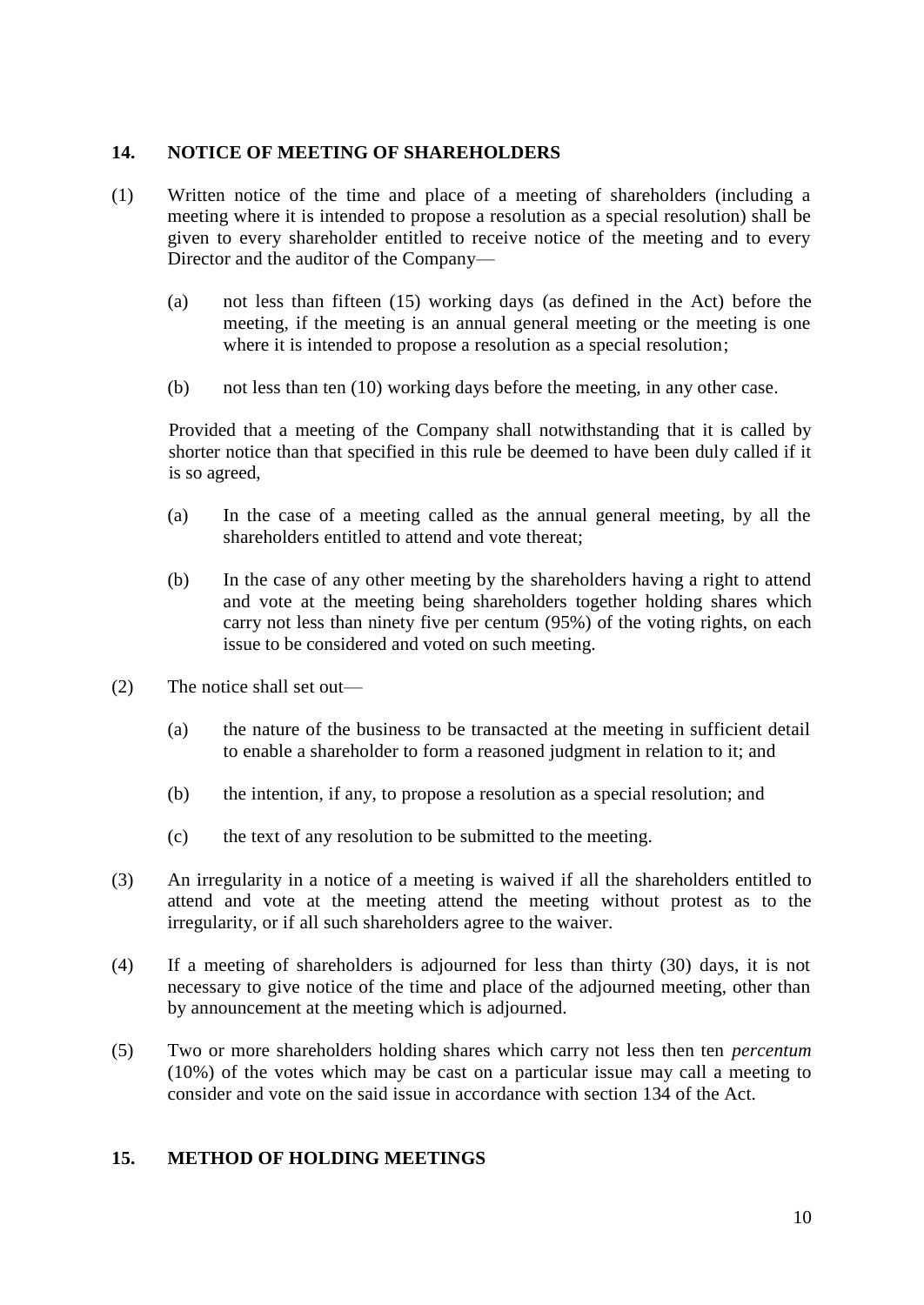- (1) A meeting of shareholders (including a meeting where it is intended to propose a resolution as a special resolution) may be held either—
	- (a) by a number of shareholders who constitute a quorum, being assembled together at the place, date and time appointed for the meeting; or
	- (b) by means of audio, or audio and visual communication by which all shareholders participating and constituting a quorum, can simultaneously hear each other throughout the meeting.
- (2) A decision reached by the shareholders by audio or audio and visual communication in accordance with paragraph 1(b) of Article 15 shall, upon being reduced to writing by the person appointed to do so at such meeting and is signed by the chairperson of that meeting or by the chairperson of the next succeeding meeting, shall be as valid and effectual as if the same had been passed at a meeting of shareholders held on the day on which and at the time at which the meeting was held and at the place where the chairperson was located during the course of that meeting

## **16. QUORUM**

- (1) Subject to paragraph (3) of this Article, no business other than the appointment of the chairperson of the meeting may be transacted at a meeting of shareholders if a quorum is not present.
- (2) A quorum for a meeting of shareholders shall be present if at least three (3) shareholders together holding a majority of the voting rights of the Company or their proxies are present.
- (3) If a quorum is not present within thirty (30) minutes, after the time appointed for the meeting, the meeting is adjourned to the same day in the following week at the same time and place, or to such other date, time and place as the Directors may appoint. If at the adjourned meeting, a quorum is not present within thirty (30) minutes after the time appointed for the meeting, the shareholders present or their proxies shall be deemed to form a quorum.

## **17. CHAIRPERSON**

- (1) If the Directors have elected a chairperson of the Board, and the chairperson of the Board is present at a meeting of shareholders, he shall chair the meeting.
- (2) If no chairperson of the Board has been elected or if at any meeting of shareholders the chairperson of the Board is not present within fifteen minutes of the time appointed for the commencement of the meeting or if the Director is unwilling to act, the shareholders present shall elect one of their number to be the chairperson of the meeting.

## **18. VOTING**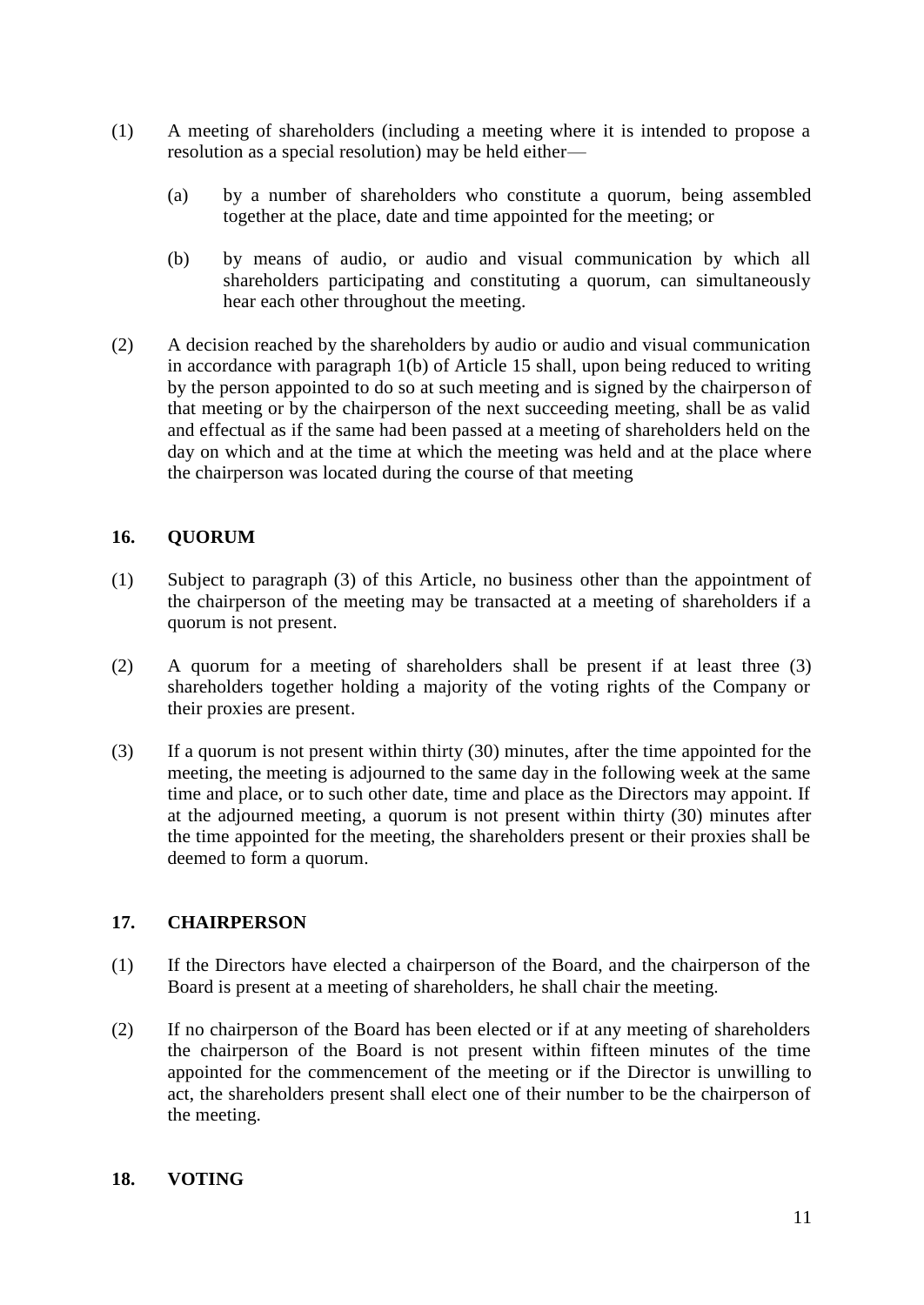- (1) In the case of a meeting of shareholders held under paragraph (a) of Article 15, unless a poll is demanded, voting at the meeting shall be by whichever of the following methods as determined by the chairperson of the meeting—
	- (a) voting by voice; or
	- (b) voting by a show of hands.
- (2) In the case of a meeting of shareholders held under paragraph (b) of Article 15, unless a poll is demanded, voting shall be by shareholders signifying individually their assent or dissent by voice or any other method of expression as may be used in the context of and allowed by the electronic platform and/or application used by the Company to conduct such meeting.
- (3) A declaration by the chairperson of the meeting that a resolution is carried by the requisite majority is conclusive evidence of that fact, unless a poll is demanded in accordance with paragraph (4) of this Article.
- (4) At a meeting of shareholders, a poll may be demanded by  $-$ 
	- (a) the chairperson; or
	- (b) not less than five (5) shareholders having the right to vote at the meeting; or
	- (c) a shareholder or shareholders representing not less than ten *per centum*  (10%) of the total voting rights of all shareholders having the right to vote at the meeting.
- (5) A poll may be demanded either before or after the vote is taken on a resolution.
- (6) If a poll is taken, votes shall be counted according to the votes attached to the shares of each shareholder present and voting.
- (7) The chairperson of a shareholders' meeting is not entitled to a casting vote.

#### **19. PROXIES**

- (1) A shareholder may exercise the right to vote either by being present in person or by proxy.
- (2) A proxy for a shareholder is entitled to attend and be heard at a meeting of shareholders as if the proxy were the shareholder.
- (3) A proxy shall be appointed by notice in writing signed by the shareholder. The notice shall state whether the appointment is for a particular meeting, or for a specified term.
- (4) No proxy is effective in relation to a meeting, unless a copy of the notice of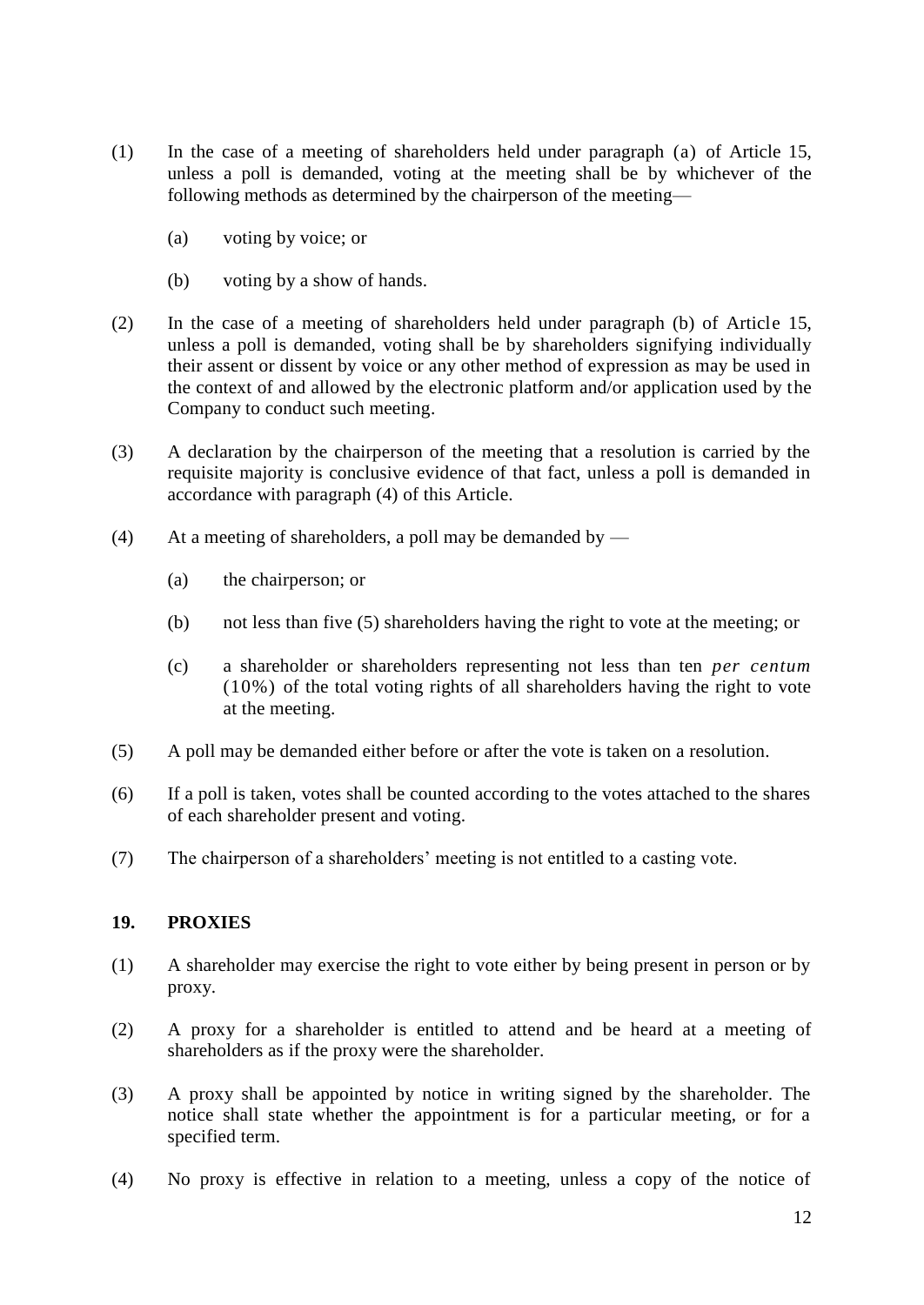appointment is given to the Company not less than twenty four (48) hours before the start of the meeting.

(5) An instrument of proxy shall be in the following form or a form as near thereto as circumstances permits:-

#### "Hela Apparel Holdings Limited"

"I/We…………………………………… of …………………………….being a shareholder/shareholders of Hela Apparel Holdings Limited hereby appoint……………………….. of ……………. or failing him ……………………………………….. of ………………………….. as my/our proxy to vote for me/us on my/our behalf for/or against the resolution and/or to speak at the (Annual or Extraordinary as the case may be) General Meeting of the Company to be held on the…………………… day of 20 ……………..and at any adjournment thereof.

Signed this……… day of ………….20………."

#### **20. MINUTES**

- (1) The Board shall ensure that minutes are kept of all proceedings at meetings of shareholders.
- (2) Minutes which have been signed correct by the chairperson of the meeting are *prima facie* evidence of the proceedings.

#### **21. CORPORATIONS MAY ACT BY REPRESENTATIVES**

A body corporate which is a shareholder may appoint a representative to attend a meeting of shareholders on its behalf in the same manner as it could appoint a proxy.

#### **22. VOTES OF JOINT HOLDERS**

Where two or more persons are registered as the holder of a share, the vote of the person named first in the share register and voting on a matter shall be accepted to the exclusion of the votes of the other joint holders.

#### **23. LOSS OF VOTING RIGHTS IF CALLS UNPAID**

If a sum due to the Company in respect of a share has not been paid, the holder of said share shall not vote in relation to that share at a shareholders' meeting other than a meeting of an interest group (as defined in the Act).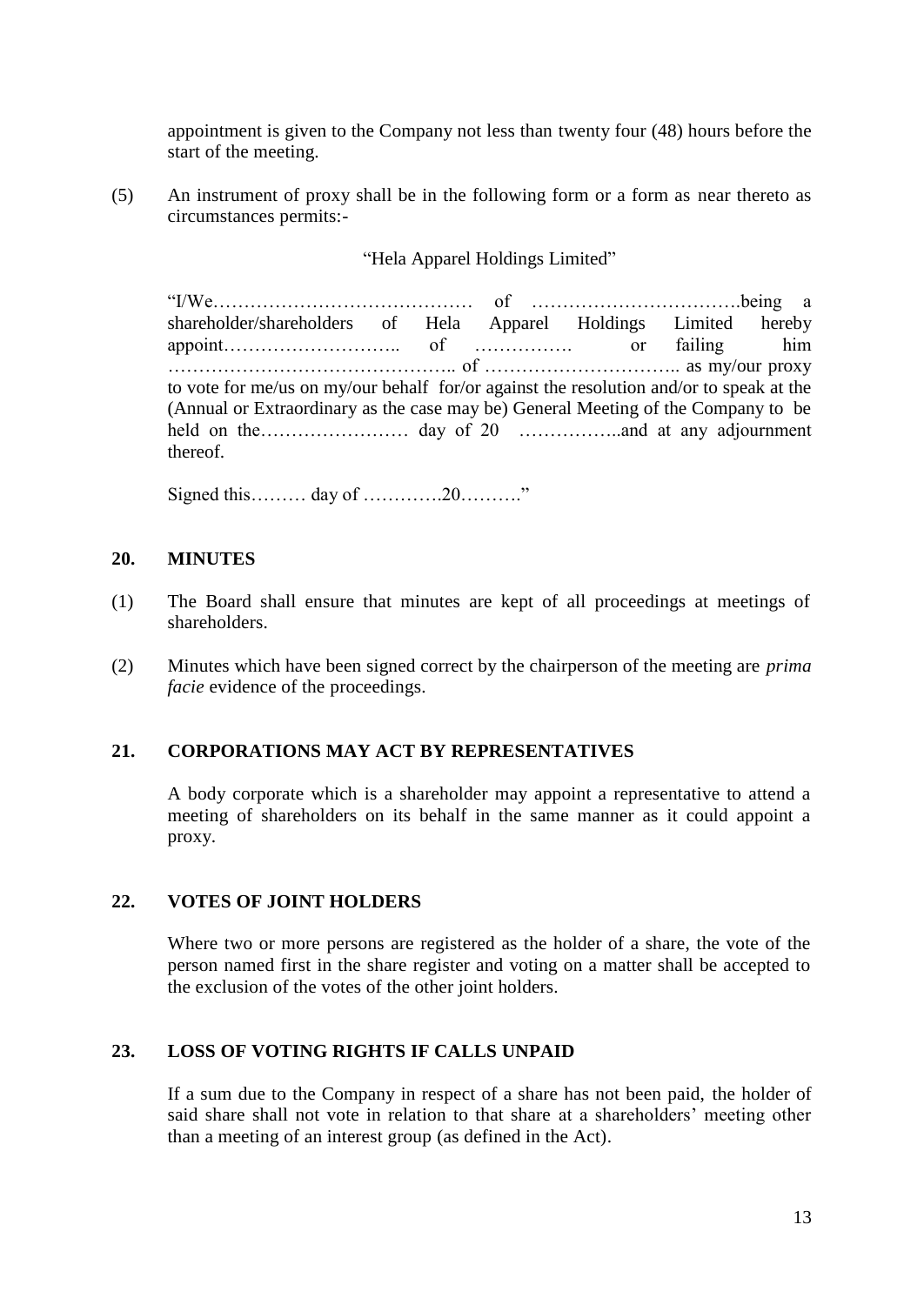## **24. ANNUAL GENERAL MEETINGS AND EXTRAORDINARY GENERAL MEETINGS OF SHAREHOLDERS**

- (1) Subject to paragraphs (2) and (3) of this Article, the Board shall call an annual general meeting of the Company to be held —
	- (a) once in each calendar year;
	- (b) not later than six (06) months after the balance sheet date of the Company; and
	- (c) not later than fifteen (15) months after the previous annual general meeting.

The meeting shall be held on the date on which it is called to be held.

- (2) An extraordinary general meeting of shareholders entitled to vote on an issue may be called at any time by the Board, and shall be called by the Board on the written request of shareholders holding shares, carrying not less that ten *per centum* (10%) of votes which may be cast on that issue in accordance with section 134 of the Act.
- (3) A resolution in writing (whether ordinary or special other than a resolution requiring special notice in terms of the Act) signed by such number of shareholders whose total shareholding is not less than eighty five *per centum* (85%) of the total issued and paid up capital of the Company, carrying the right of voting, expressly consenting or dissenting thereto, is as valid as if it had been passed at a meeting of those shareholders. The Company need not hold an annual general meeting if everything required to be done at the meeting (by resolution or otherwise) is done by resolution and is in accordance with this Article. An expression by any shareholder of consent or dissent to a resolution by means of communication by post, telefax or facsimile transceiver or electronic mail shall be deemed for all purposes to be equivalent to such shareholder signing a resolution for the purpose of this Article.
- (4) Within five working days of a resolution being passed under paragraph (3) of this Article the Company shall send a copy of the resolution to every shareholder who did not sign it.
- (5) A resolution may be passed under paragraph (3) of this Article without any prior notice being given to shareholders.

## **25. VOTING IN INTEREST GROUPS**

Where the Company proposes to take action which affects the rights attached to shares within the meaning of section 99 of the Act, such action may not be taken unless it is approved by a special resolution of each interest group, as defined in the Act.

#### **26. SHAREHOLDERS ENTITLED TO RECEIVE DISTRIBUTIONS, EXERCISE**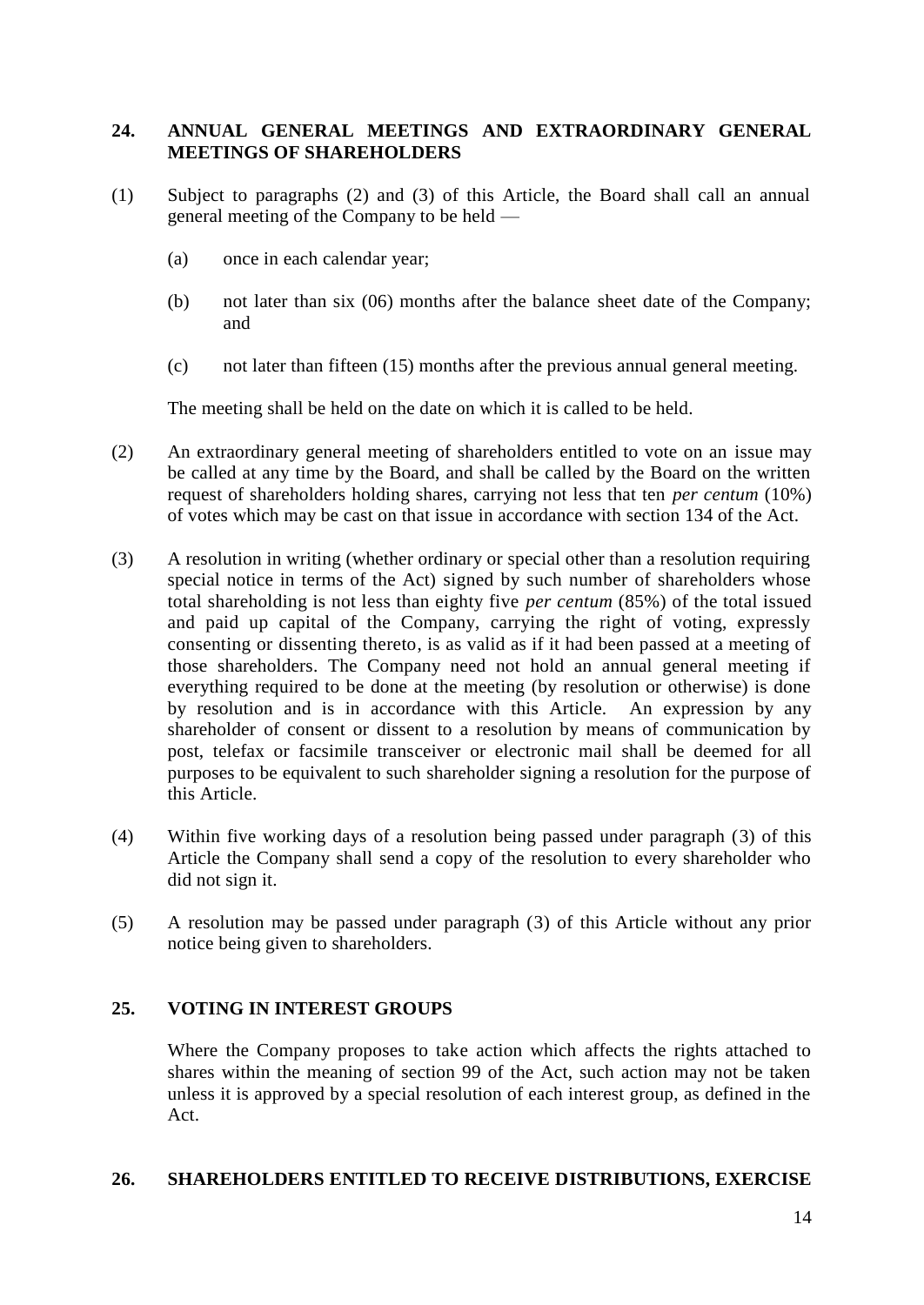## **PRE-EMPTIVE RIGHTS AND ATTEND AND VOTE AT MEETINGS.**

- (1) The shareholders who are entitled to receive notice of a meeting of shareholders for any purpose shall be-
	- (a) if the Board fixes a date for such purpose, those shareholders who are registered in the share register on that date.
	- (b) if the Board does not fix a date for such purpose, those shareholders whose names are registered in the share register at the close of business on the day immediately preceding the day on which notice is given.
- (2) A date fixed under paragraph (1) of this Article should not precede by more than thirty (30) working days, the date on which the meeting is to be held.

# **E. DIRECTORS**

## **27. APPOINTMENT AND REMOVAL OF DIRECTORS**

.

- (1) Unless otherwise determined by a special resolution of the shareholders of the Company, the number of Directors shall not be less than three (3) and shall not be more than nine (9).
- (2) The Directors shall have the power at any time, and from time to time, to appoint any person to be a Director, either to fill a casual vacancy, or as an addition to the existing Directors, but so that the total number of Directors shall not at any time exceed the number fixed in accordance with (1) above. Any Director so appointed shall hold office only until the next annual general meeting and then be eligible for election by shareholders at such annual general meeting.
- (3) A Director may be appointed or removed by ordinary resolution passed at a meeting called for the purpose or by a written resolution in accordance with paragraph (4) of Article 24. The shareholders may only vote on a resolution to appoint a Director if-
	- (a) the resolution is for the appointment of one (1) Director; or
	- (b) the resolution is a single resolution for the appointment of two (2) or more persons as Directors, and a separate resolution that it be so voted on has first been passed without a vote being cast against it.
- (4) A Director may, by notice in writing under his hand, appoint any other director or any other person approved by the Board to be an alternate Director of the Company to act for him in his absence (including to exercise his powers and carry out his responsibilities as director) for a period as may be determined by such Director. Such alternate Director shall-
	- (a) be entitled to receive notices of all meetings of Directors and to attend and vote as Director at any such meeting at which the Director appointing him is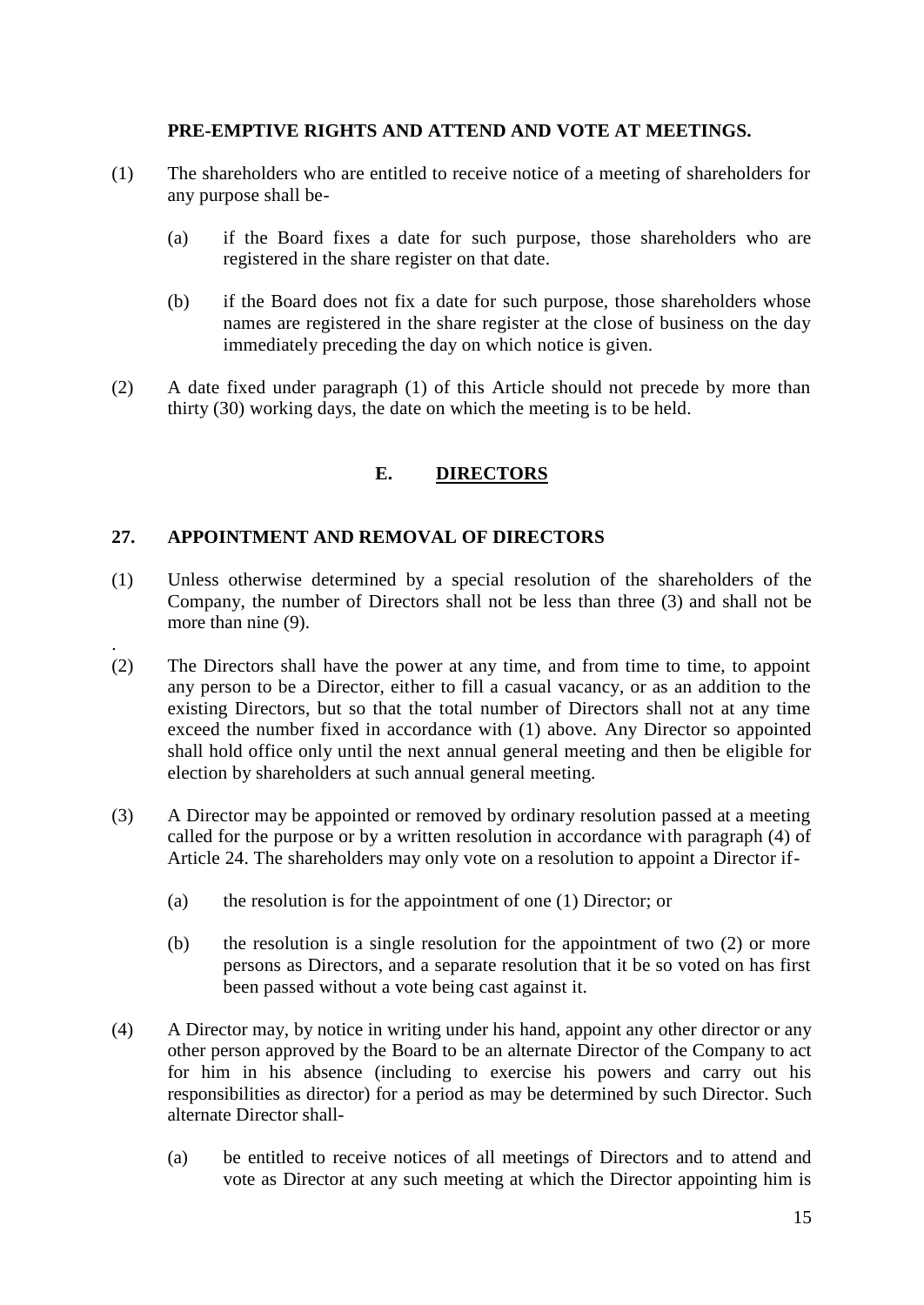not personally present and to exercise (in addition to his own right of voting as a Director) the rights of the appointer at meetings of the Board; and

(b) not be entitled in respect of such appointment, to receive any remuneration from the Company except such part of the alternate's appointor's remuneration as the appointor may direct by notice in writing to the Company but the Directors may repay the alternate Director such reasonable expenses that he may incur in attending to his business as an alternate Director.

An alternate Director's appointment as an alternate terminates:

- (a) when the alternate's appointor revokes the appointment by notice to the Company in writing specifying when it is to terminate;
- (b) on the occurrence, in relation to the alternate, of any event which, if it occurred in relation to the alternate's appointor, would result in the termination of the appointor's appointment as a director;
- (c) on the death of the alternate's appointor; or
- (d) when the alternate's appointor's appointment as a director terminates.
- (5) A Director may resign by delivering a signed written notice of resignation to the registered office of the Company. Subject to section 208 of the Act, the notice is effective when it is received at the registered office or at any later time specified in the notice.
- (6) The office of Director shall be, *ipso facto*, vacated if
	- (a) he is removed from office in accordance with these Articles;
	- (b) that person ceases to be a director by virtue of any provision of the Act or is prohibited from being a director by law;
	- (c) a bankruptcy order is made against that person;
	- (d) a composition is made with that person's creditors generally in satisfaction of that person's debts;
	- (e) he dies;
	- (f) a registered medical practitioner who is treating that person gives a written opinion to the Company stating that that person has become physically or mentally incapable of acting as a Director and may remain so for more than three months and the other directors resolve that his office be vacated;
	- (g) by reason of that person's mental health, a court makes an order which wholly or partly prevents that person from personally exercising any powers or rights which that person would otherwise have, the shareholders have resolved by ordinary resolution that that person should cease to be a Director;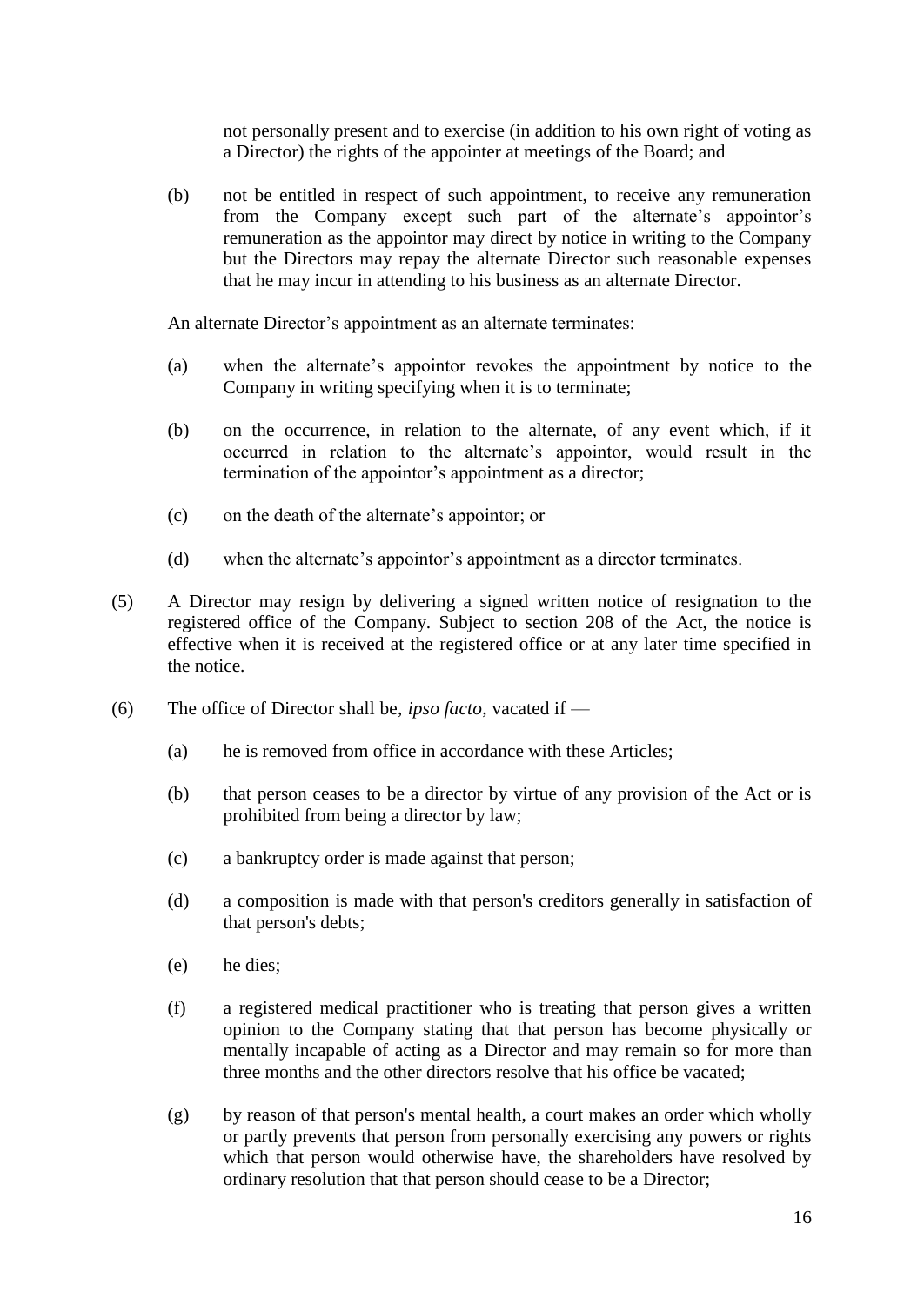- (h) notification is received by the Company from the Director that the Director is resigning from office, and such resignation has taken effect in accordance with its terms, provided that if the Company has only one Director, such Director may not resign from office until such director has called a meeting of the shareholders to receive notice of his resignation, and to appoint one or more new Directors; and
- (i) he is convicted of a criminal offence (other than a minor motoring offence) and a majority of the other directors resolve that he cease to be a director.
- (7) The continuing Directors may act notwithstanding any vacancy in the Board, but so that if the number of Directors falls below the minimum above fixed, the remaining Directors or Director shall act only for the purpose of appointing a Director or Directors to fill one or more of the vacancies.

## **28. POWERS AND DUTIES OF DIRECTORS**

- (1) Subject to section 185 of the Act which relates to major transactions, the business and affairs of the Company shall be managed by or under the direction or supervision of the Board. The Board shall have all the powers necessary for managing and for directing and supervising the management of the business and affairs of the Company.
- (2) The Board may delegate to a committee of Directors or to any person it deems fit, any of its powers which it is permitted to delegate under section 186 of the Act.
- (3) The committees to which the Board delegates any of their powers must follow procedures which are based as far as they are applicable on those provisions of these Articles which govern the taking of decisions by directors and the provisions of these Articles which apply to the proceedings of the Board shall apply mutatis mutandis to the proceedings of any such committee. The Board may make rules of procedure for all or any committees, which shall not prevail over rules derived from these Articles if they are not consistent with them.
- (4) The Directors have the duties set out in the Act, and in particular—
	- (a) each Director shall act in good faith and in what he believes to be the best interest of the Company;
	- (b) no Director shall act or agree to the Company to act, in a manner that contravenes any provisions of the Act or these Articles.

#### **29. METHOD OF CONTRACTING**

(1) The Directors and such other officers of the Company as are authorised by the Board may enter into a contract or other enforceable obligation (including an obligation if entered into by a natural person is required by law to be in writing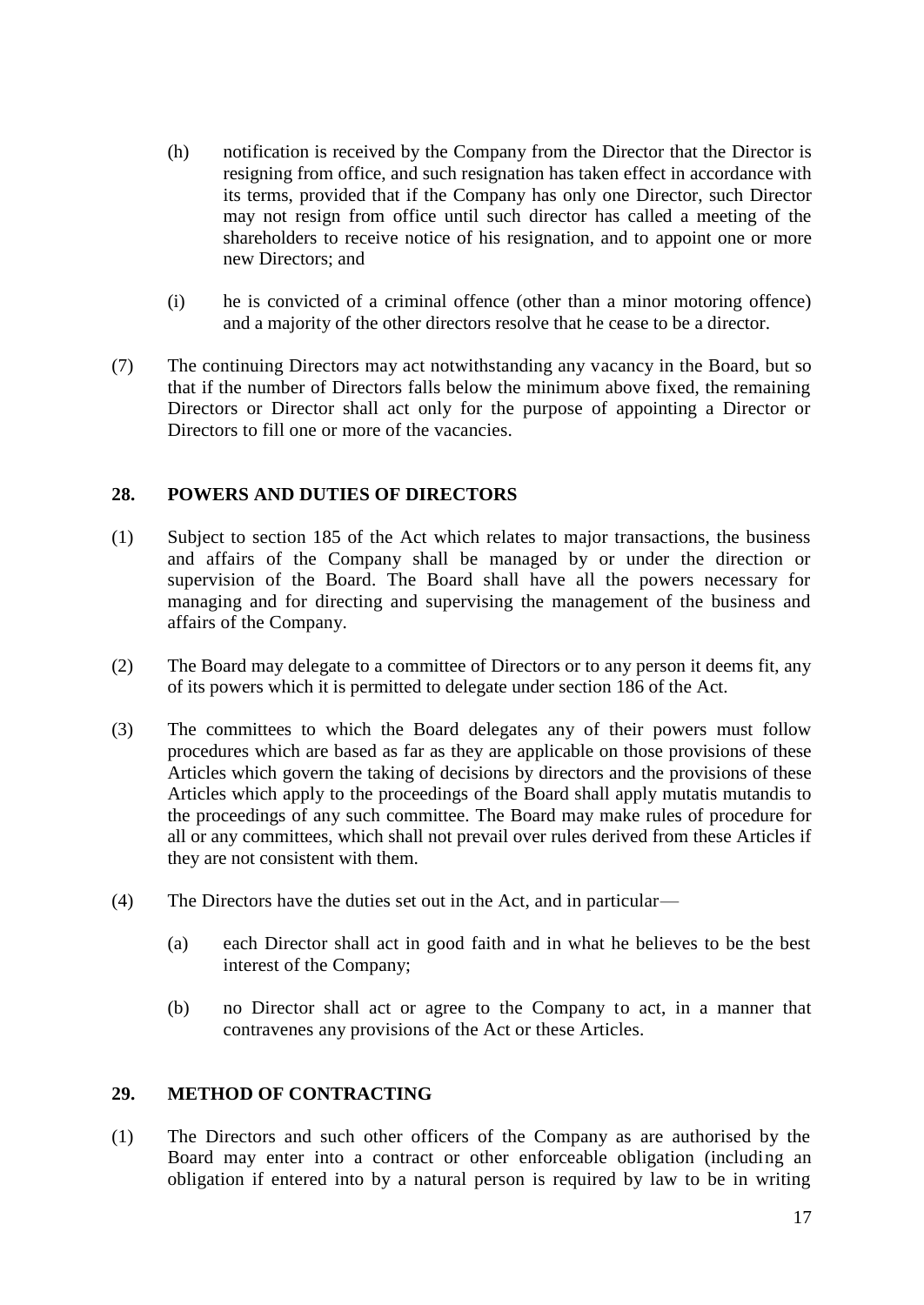signed by that person and be notarially attested) on behalf of the Company, as stipulated in the Act.

- (2) An obligation which if entered into by a natural person is required by law to be in writing signed by that person and be notarially attested, such obligation may be entered into by the Company by:
	- (a) two (2) directors of the Company;
	- (b) if there be only one (01) director, by that Director; or
	- $(c)$  one (01) or more attorneys appointed by the Company
- (3) Such a contract or other enforceable obligation may be entered into on behalf of the Company by the affixing of its common seal in the presence of two (2) or more Directors, or of one (1) Director and the Secretary or Secretaries who shall attest the sealing thereof: such attestation on the part of the Secretaries, in the event of a firm or registered company being the Secretaries being signified by a partner or duly authorised manager, director, secretary, attorney or agent of the said firm or company signing for and on behalf of the said firm or company as such secretaries. The common seal of the Company shall not be affixed other than in the manner set out herein.

# **30. ATTORNEY**

The Company may, from time to time, and at any time, by power of attorney executed as set out in the aforesaid Article appoint any person or persons to be the attorney/s of the Company for such purposes and with such powers, authorities and discretions and for such periods and subject to such conditions as the Company may prescribe from time to time.

# **31. DISCLOSURE OF INTEREST IN CONTRACTS**

- (1) A Director who is interested in a transaction to which the Company is a party shall disclose that interest in accordance with section 192 of the Act.
- (2) Subject to paragraph (3) of this Article, a Director is interested in a transaction to which the Company is a party, if, and only if, the Director—
	- (a) is a party to or will or may derive a material financial benefit from the transaction;
	- (b) has a material financial interest in another party to the transaction;
	- (c) is a director, officer or trustee of another party to, or person who will or may derive a material financial benefit from the transaction, not being a party or person that is—
		- (i) the Company's holding company, being a holding company of which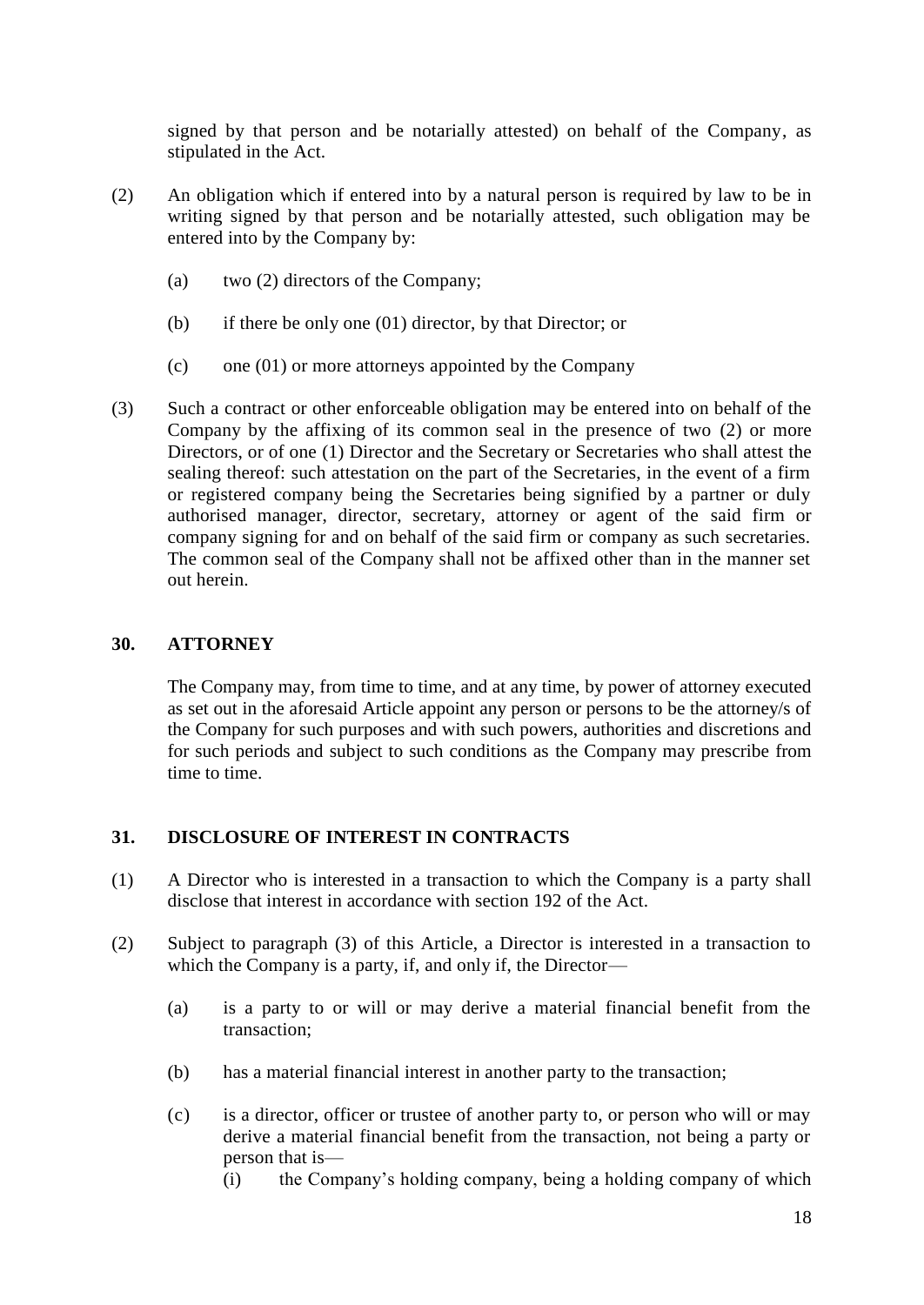the Company is a wholly-owned subsidiary;

- (ii) a wholly-owned subsidiary of the Company; or
- (iii) a wholly-owned subsidiary of a holding company of which the Company is also a wholly-owned subsidiary;
- (d) is the parent, child or spouse of another party to or person who will or may derive a material financial benefit from the transaction; or
- (e) is otherwise directly or indirectly materially interested in the transaction.
- (3) A Director is not interested in a transaction to which the Company is a party, if the transaction comprises only the giving by the Company of security to a third party which has no connection with the Director, at the request of the third party, in respect of a debt or obligation of the Company for which the Director or another person has personally assumed responsibility in whole or in part, under a guarantee, indemnity or by the deposit of a security.
- (4) Paragraph (2) of this Article does not apply to any remuneration or other benefit given to a Director in accordance with section 216 of the Act, or, to any insurance or indemnity provided in accordance with section 218 of the Act.
- (5) A Director who is interested in a transaction entered into or to be entered into by the Company, may, upon due disclosure of his interest-
	- (a) vote on a matter relating to a transaction;
	- (b) attend a meeting of Directors at which a matter relating to the transaction arises and be included among the Directors present at the meeting for the purpose of a quorum;
	- (c) sign a document relating to the transaction on behalf of the Company;
	- (d) do any other thing in his capacity as a director in relation to that transaction.

## **32. DISCLOSURE OF DEALINGS IN SHARES**

A Director shall disclose all dealings in shares of the Company in which he has a relevant interest, in accordance with sections 198, 199 and 200 of the Act.

#### **33. CONFIDENTIAL INFORMATION**

- (1) A Director who has information in his capacity as a director or employee of the Company which would not otherwise be available to him, shall not disclose that information to any person or make use of or act on the information, except—
	- (a) for the purposes of the Company;
	- (b) as required by law; or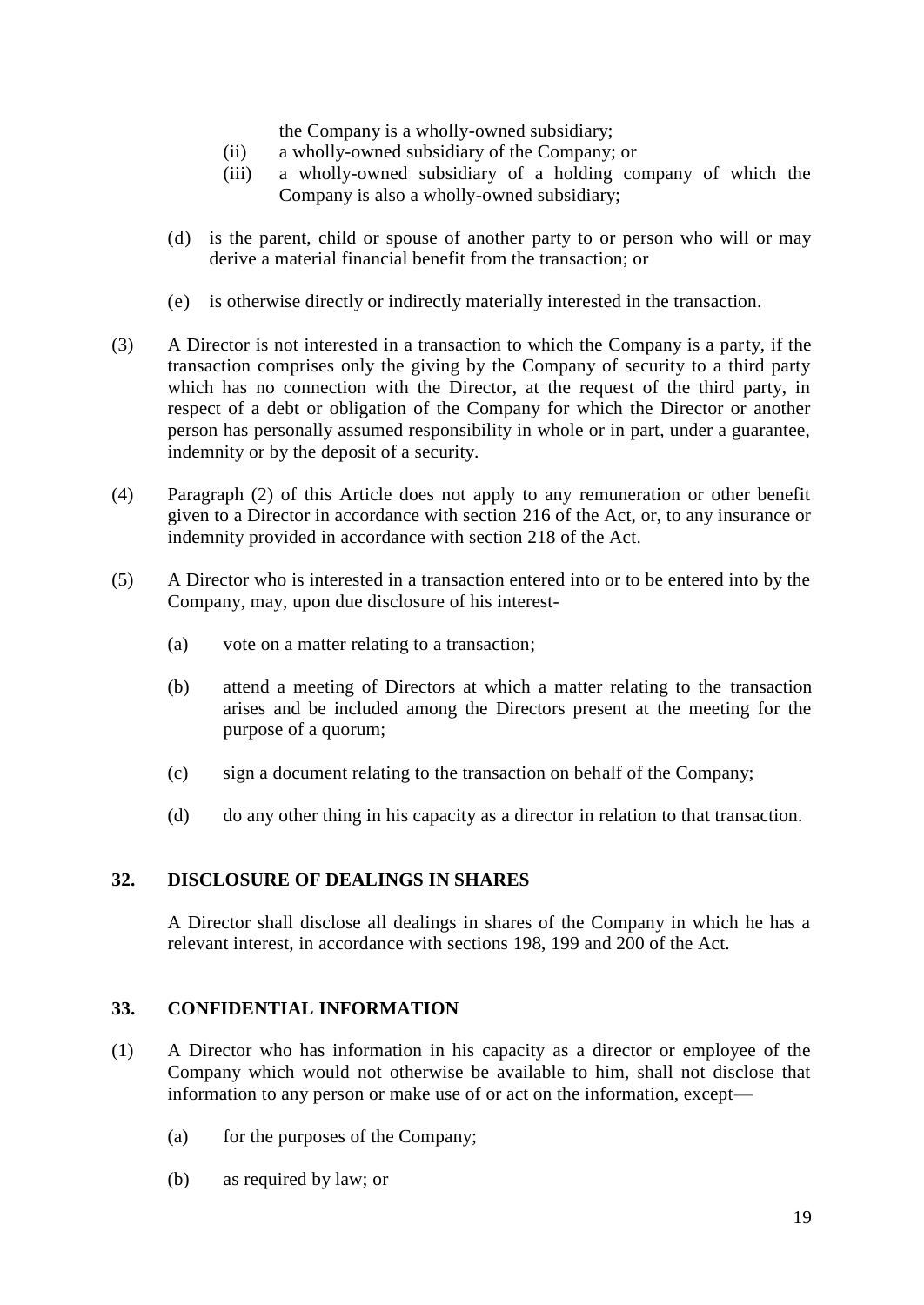- (c) in accordance with paragraph (2) of this Article.
- (2) A Director may disclose, make use of or act on information if—
	- (a) the Director is first authorized to do so by the Board under paragraph (3) of this Article; and
	- (b) particulars of the authorization are entered in the interests register.
- (3) The Board may authorize a Director to disclose, make use of or act on information, if it is satisfied that to do so will not be likely to prejudice the Company.

### **34. REMUNERATION OF DIRECTORS**

- (1) The Board may approve;
	- (a) the payment of any remuneration and/or other benefits (including in non-cash form) by the Company to a Director for services as a Director or for services rendered to the Company in any other capacity;
	- (b) payment to a Director of any further remuneration for services performed by him by virtue of any other office or position held by him in conjunction with his directorship;
	- (c) the payment by the Company to a Director or a former Director of compensation for loss of office; and
	- (d) the entering into of a contract to do any of the above,

if the Board is satisfied that to do so is fair to the Company.

- (2) The Company may by ordinary resolution also vote extra remuneration to the Directors or to any Director.
- (3) The Directors shall also be entitled to be repaid all traveling, hotel or other expenses properly incurred by them in or with a view to the performance of their duties including attendance at Board meetings, at committees of Directors and at general meetings.

#### **35. PROCEDURE AT MEETING OF DIRECTORS**

- (1) Articles 35 to 41 sets out the procedure to be followed at meetings of Directors.
- (2) The Directors may meet together for the conduct of business adjourn and otherwise regulate their meetings as they think fit.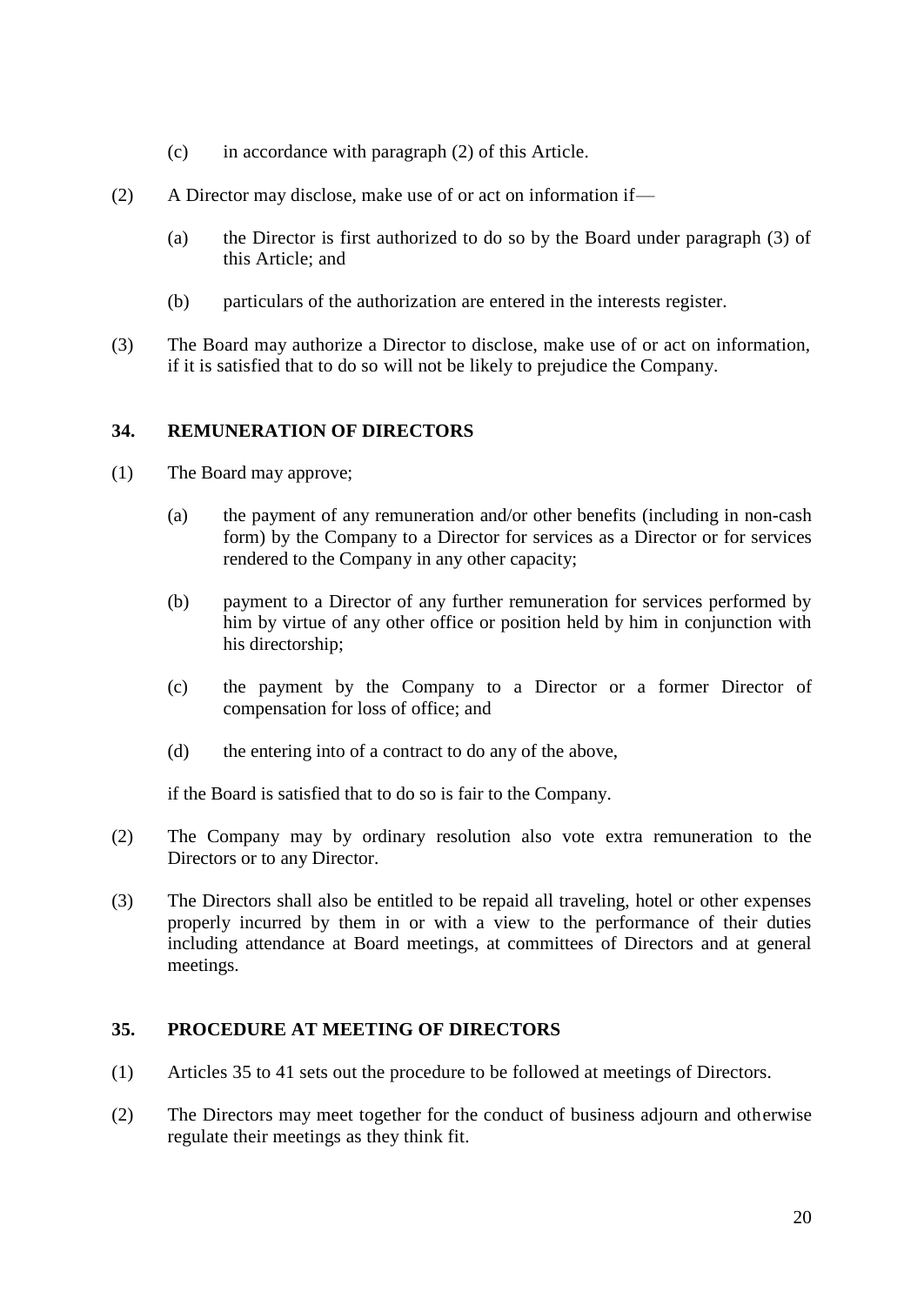### **36. CHAIRPERSON**

- (1) The Directors may elect one of their numbers to be the chairperson of the Board and may determine the period for which the chairperson is to hold office.
- (2) If no chairperson is elected or if at a meeting of the Board the chairperson is not present within five (5) minutes after the time appointed for the commencement of the meeting, the Directors present may choose one of their numbers to be chairperson of the meeting.

### **37. NOTICE OF MEETING**

- (1) A director, the secretary or if requested by a director to do so, an employee of the company, may convene a meeting of the board by giving notice in accordance with this Article.
- (2) Not less than seven (7) days' notice of a meeting of the board must be given to every director. Notice of any meeting of the board must indicate its proposed date and time and where it is to take place. The Board may decide, from time to time, the time period for notice of meetings of the Board and the manner in which such notice is to be given to the Directors.
- (3) An irregularity in the notice of a meeting is waived if all directors entitled to receive notice of the meeting attend the meeting without protest as to the irregularity or if all Directors entitled to receive notice of the meeting agree to the waiver.

## **38. METHODS OF HOLDING MEETINGS**

A meeting of the Board may be held either—

- (a) by a number of the Directors who constitute a quorum being assembled together at the place, date and time appointed for the meeting; or
- (b) by means of audio or audio and visual communication by which all Directors participating and constituting a quorum can simultaneously hear each other throughout the meeting.

#### **39. QUORUM**

- (1) The Directors may fix the quorum necessary for the transaction of the business of the Directors and unless so fixed shall be three (3).
- (2) No business may be transacted at a meeting of Directors if a quorum is not present.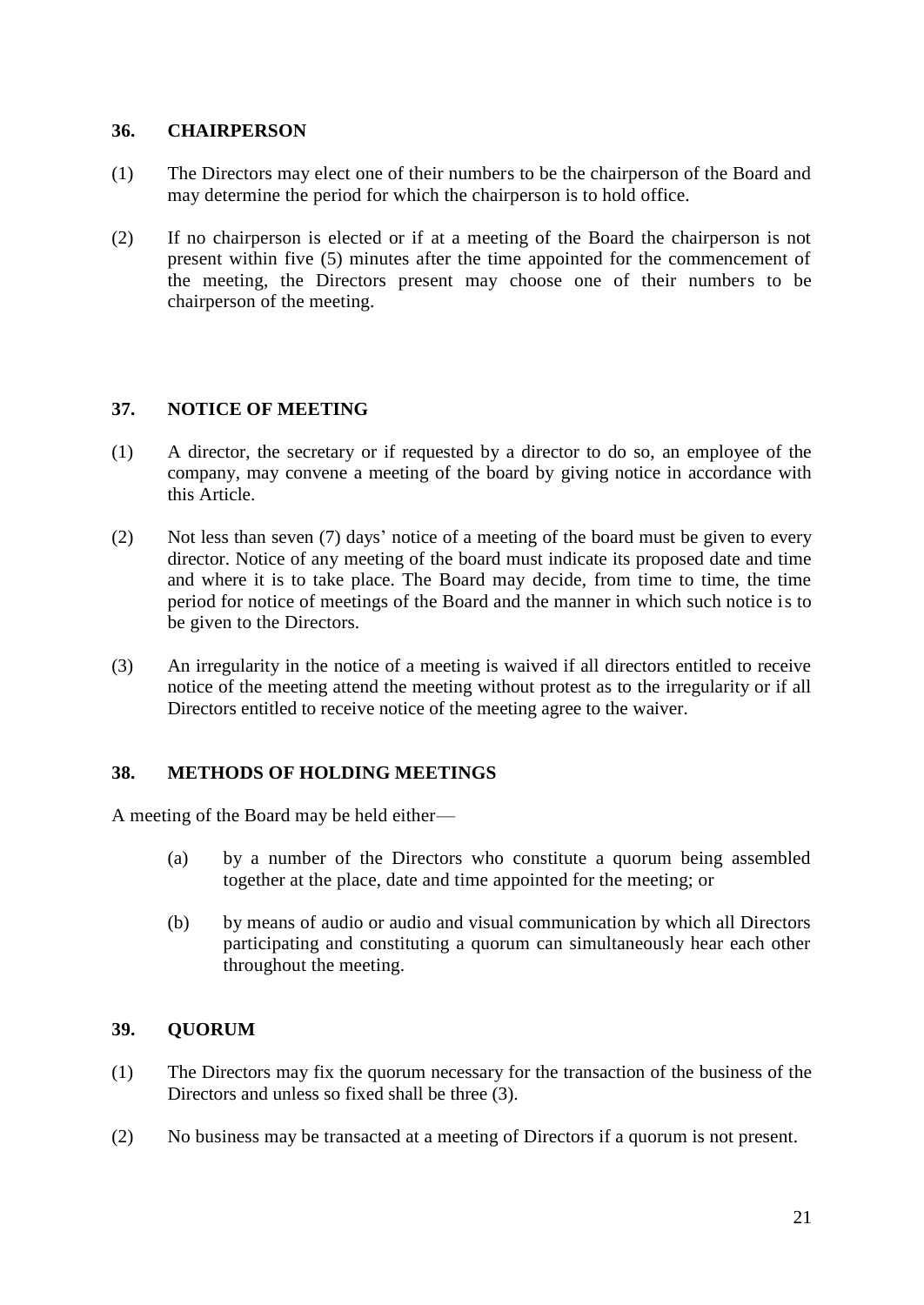### **40. VOTING**

- (1) Every Director has one vote.
- (2) The chairperson shall not have a casting vote.
- (3) A resolution of the Board is passed if it is agreed to by all Directors present without dissent or if a majority of the votes cast on it are in favour of it.
- (4) A Director present at a meeting of the Board is presumed to have agreed to and to have voted in favour of a resolution of the Board, unless he or she expressly dissents from or votes against the resolution at the meeting.

### **41. MINUTES**

- (1) The Board shall ensure that minutes are kept of all proceedings at meetings of the Board.
- (2) Minutes which have been signed by the chairperson of the meeting are *prima facie* evidence of the proceedings.

## **42. UNANIMOUS RESOLUTIONS**

- (1) A resolution in writing signed or assented to by all Directors entitled to receive notice of a Board meeting, is as valid and effective as if it had been passed at a meeting of the Board duly convened and held. An expression by any Director of consent or dissent to a resolution by means of communication by post, telefax or facsimile transceiver or electronic mail shall be deemed for all purposes to be equivalent to such Director signing a resolution for the purpose of this Article.
- (2) Any such resolution may consist of several documents in like form; each signed or assented to by one or more Directors.
- (3) A copy of any such resolution (together with copies of any telefax or facsimile or electronic mail referred to in above) shall be entered in the minute book of Board proceedings.
- (4) A resolution assented to at a meeting by all Directors entitled to receive notice of a Board meeting, held by means of audio, or audio and visual communication by which all Directors participating and constituting a quorum, can simultaneously hear each other throughout the meeting, is as valid and effective as if it had been passed at a meeting of the Board duly convened and held.

## **43. EXECUTIVE DIRECTORS**

(1) The Board may from time to time appoint one or more employees as Executive Directors for such period and on such terms as it thinks fit.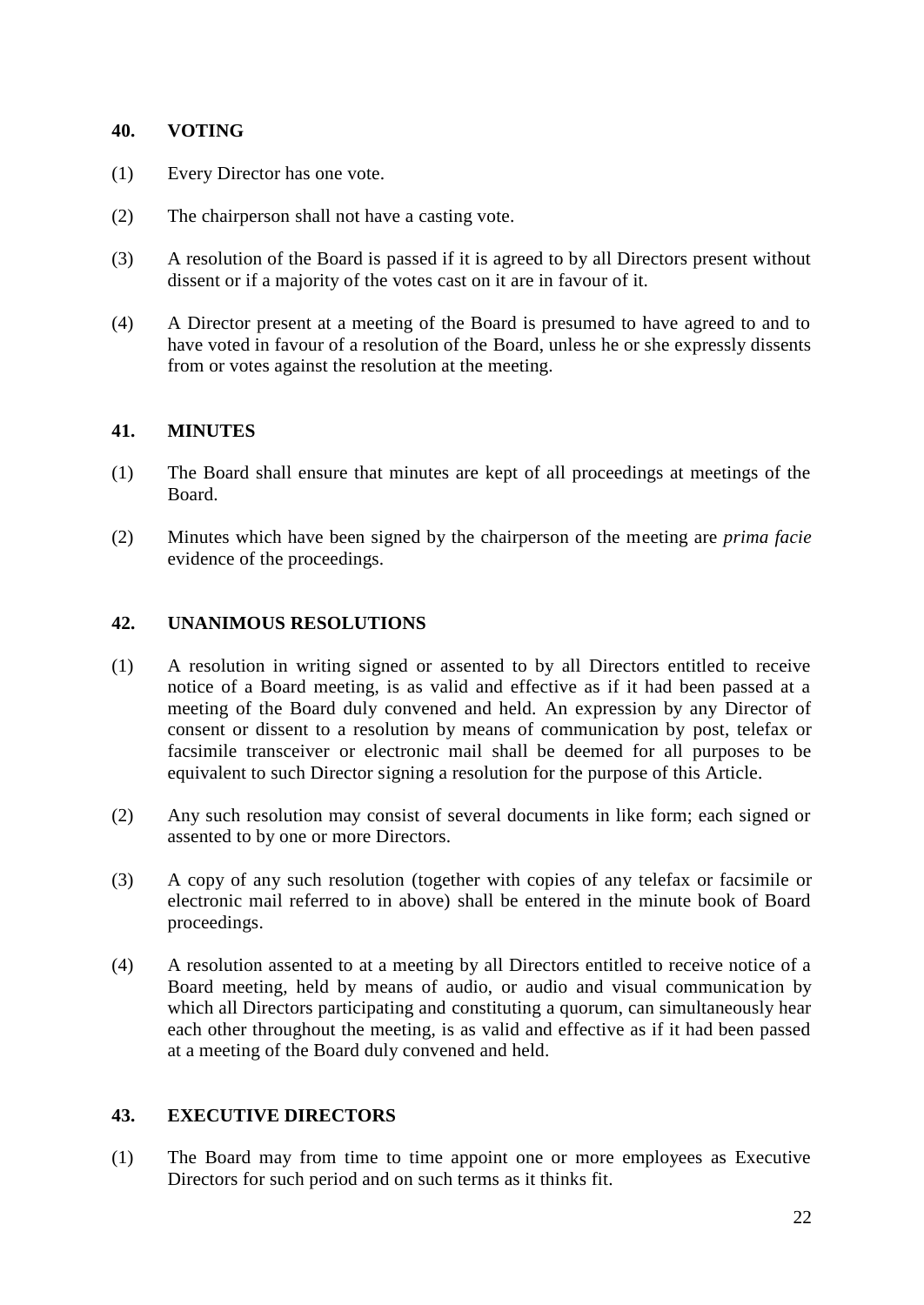- (2) Subject to the terms of an Executive Director's appointment, the Board may at any time cancel an appointment of an Executive Director.
- (3) A Director who holds office as an Executive Director ceases to hold office as such Executive Director, if he ceases to be a Director of the Company.
- (4) The Executive Directors shall be paid such remuneration as may be agreed between them and the Board. Their remuneration may be by way of salary, commission, participation in profits or any combination of these methods or any other method of fixing remuneration.
- (5) The Board may delegate to the Executive Directors, subject to any conditions or restrictions which they consider appropriate, any of their powers which may be lawfully delegated. Any such delegation may at any time be withdrawn or varied by the Board. The delegation of a power of the Board to an Executive Director does not prevent the exercise of the power by the Board, unless the terms of the delegation expressly provide otherwise.

# **F. ACCOUNTS AND AUDIT**

## **44. ACCOUNTING RECORDS, FINANCIAL STATEMENTS AND AUDITS ETC.**

(1) The Board shall ensure that the Company keeps accounting records which —

.

- (a) correctly record and explain the Company's transactions, including all sums of money received and expended by the Company and the matters in respect of which the receipt and expenditure takes place and all sales and purchases of goods made by the Company;
- (b) shall at any time enable the financial position of the Company to be determined with reasonable accuracy;
- (c) shall enable the Board to prepare financial statements in accordance with the Act; and
- (d) shall enable the financial statements of the Company to be readily and properly audited.
- (2) The accounting records shall comply with subsection (2) of section 148 of the Act.
- (3) The Board shall ensure that within six (6) months after the balance sheet date of the Company, financial statements which comply with section 151 of the Act (and if applicable, group financial statements which comply with section 153 of the Act) are completed in relation to that balance sheet date and are dated and signed on behalf of the Board by two (2) Directors or if the Company has only one (1) Director, by that Director.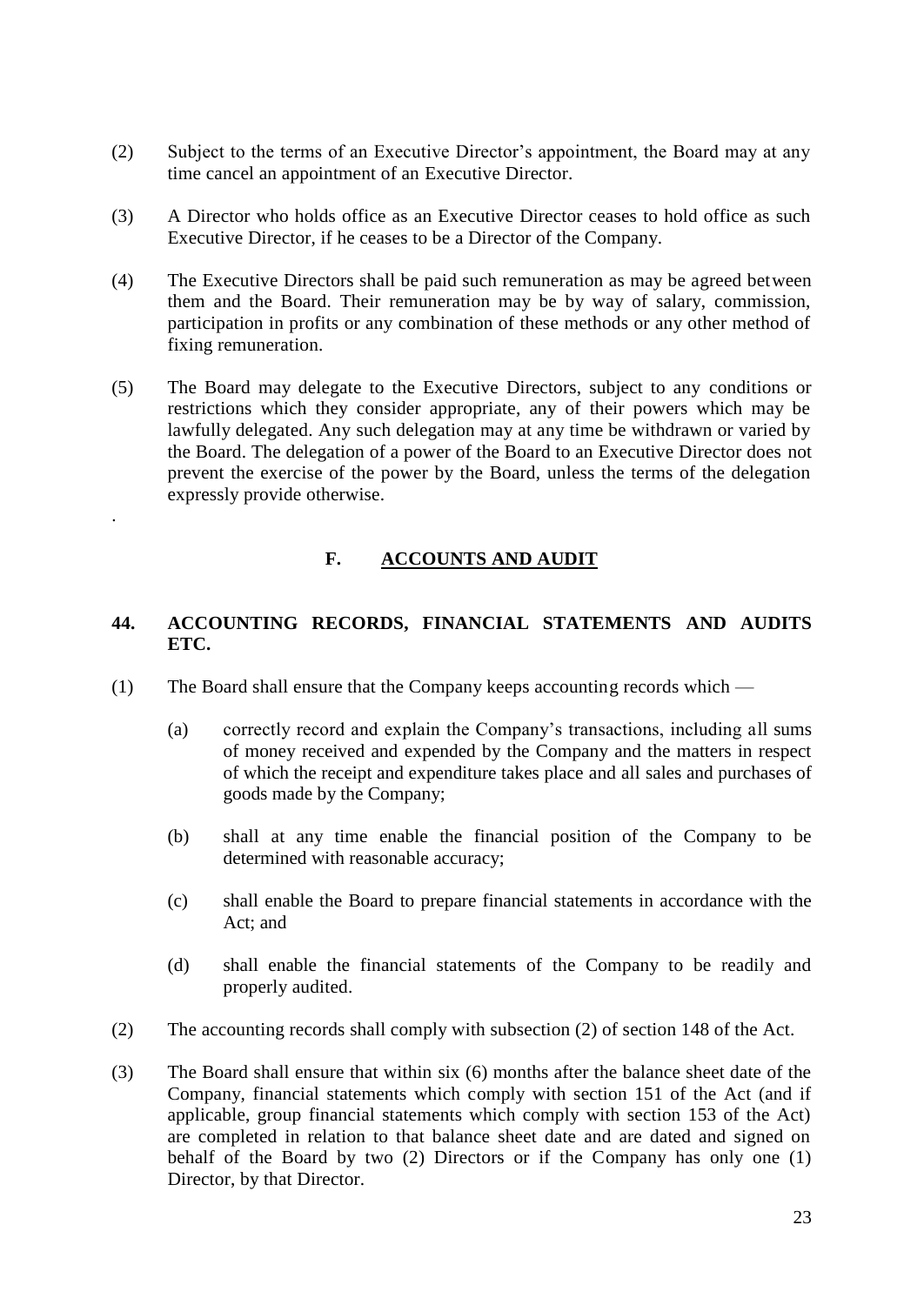- (4) At every annual meeting, the Company shall appoint an auditor for the following year in accordance with section 154 of the Act. An auditor who is appointed at an annual general meeting is deemed to be reappointed at the following annual general meeting, unless—
	- (a) he is not qualified for re-appointment;
	- (b) the Company resolves at that meeting to appoint another person in his place; or
	- (c) the auditor has given notice to the Company that he does not wish to be reappointed.
- (5) The Board shall within six (6) months after the balance sheet date of the Company, prepare an annual report on the affairs of the Company during the accounting period ending on that date which complies with section 166 of the Act. The Board shall send a copy of the annual report to every shareholder not less than fifteen (15) working days before the date fixed for holding the annual general meeting of shareholders.

# **G. LIQUIDATION**

# **45. GENERAL MEETING TO FILL VACANCY IN THE OFFICE OF LIQUIDATOR**

A general meeting of the Company may be convened by any contributory or by the continuing liquidators, as the case maybe, in terms of the Act by giving notice in the manner set out herein for convening an extraordinary general meeting.

## **46. DISTRIBUTION OF SURPLUS ASSETS**

- (1) The surplus assets of the Company available for distribution to shareholders after all creditors of the Company have been paid, shall be distributed in proportion to the number of shares held by each shareholder, subject to the terms of issue of any shares.
- (2) The liquidator may with the approval of a special resolution, divide the surplus assets of the Company among the shareholders in kind. For this purpose he may set such value as he considers fair on any property to be divided, and may determine how the division will be carried out as between the shareholders or different classes of shareholders.

## **47. PUBLIC COMPANY AND LIABILITY OF SHAREHOLDERS**

The Company is a limited company within the meaning of the Act. The liability of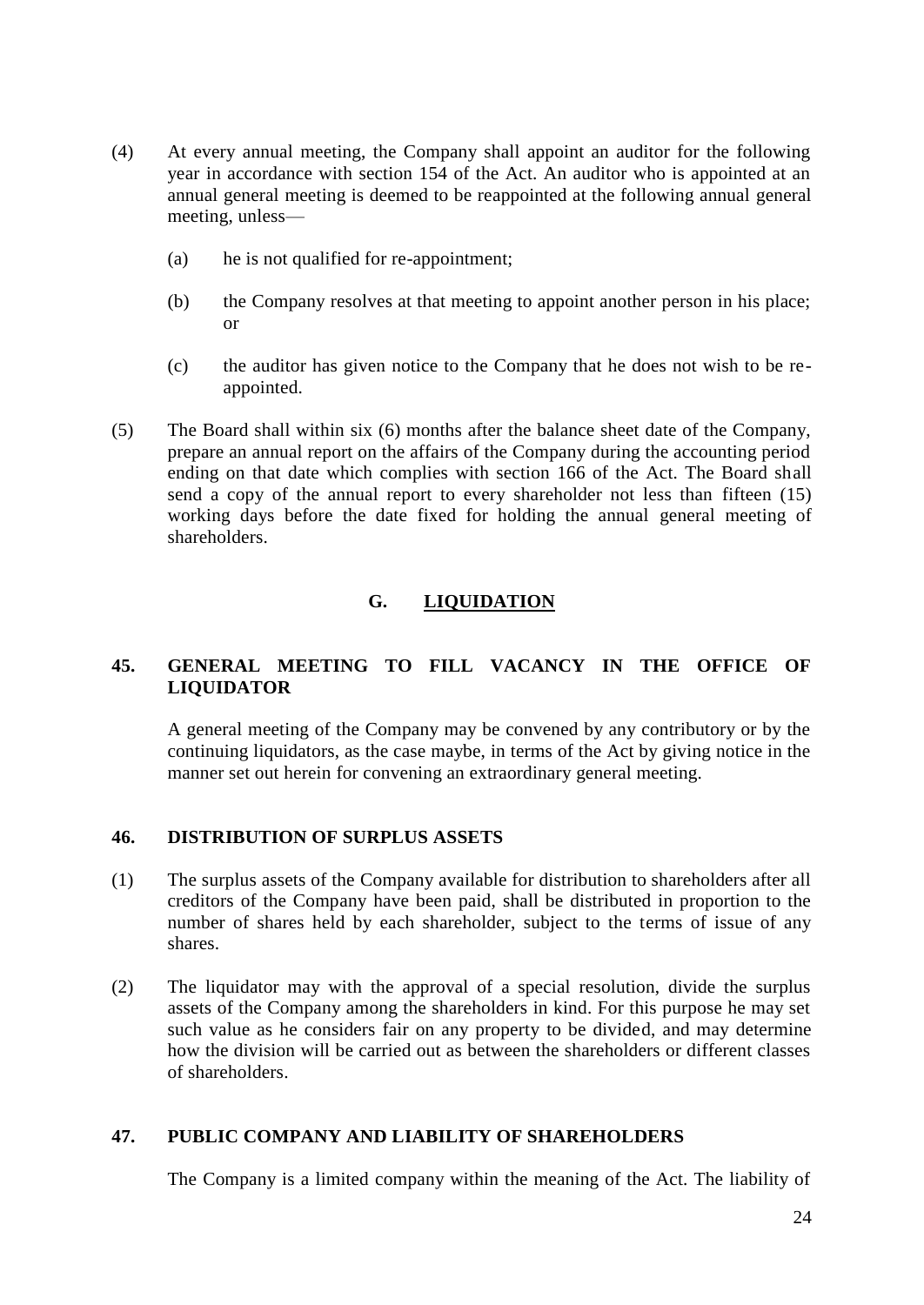any holder of shares issued by the Company to contribute to the assets of the Company is limited to the consideration paid or payable for the issue of shares held by such holder.

### **H. MISCELLANEOUS**

#### **48. DOCUMENTS TO BE KEPT BY THE COMPANY**

- (1) The Company shall keep at its registered office or at some other place notice of which has been given to the Registrar in accordance with subsection (4) of section 116 of the Act, the following documents:-
	- (a) the certificate of incorporation and the Articles of the Company;
	- (b) minutes of all meetings and resolutions of shareholders within the last ten years;
	- (c) an interests register;
	- (d) minutes of all meetings and resolutions of Directors and Directors' committees within the last ten (10) years;
	- (e) certificates given by Directors under this Act within the last ten (10) years;
	- (f) the register of Directors and secretaries required to be kept under section 223 of the Act;
	- (g) copies of all written communication to all shareholders or all holders of the same class of shares during the last ten (10) years, including annual reports prepared under paragraph (5) of Article 44;
	- (h) copies of all financial statements and group financial statements required to be completed under this Act for the last ten (10) completed accounting periods of the Company;
	- (i) the copies of instruments creating or evidencing charges and the register of charges required to be kept under sections 109 and 110 of the Act;
	- (j) the share register required to be kept under section 123 of the Act; and
	- (k) the accounting records required by section 148 of the Act for the current accounting period and for the last ten completed accounting periods of the Company.
- (2) The references in paragraph (1) of this Article to "ten years" and to "ten completed accounting periods" shall include such lesser periods as the Registrar General of Companies may approve, by notice in writing to the Company.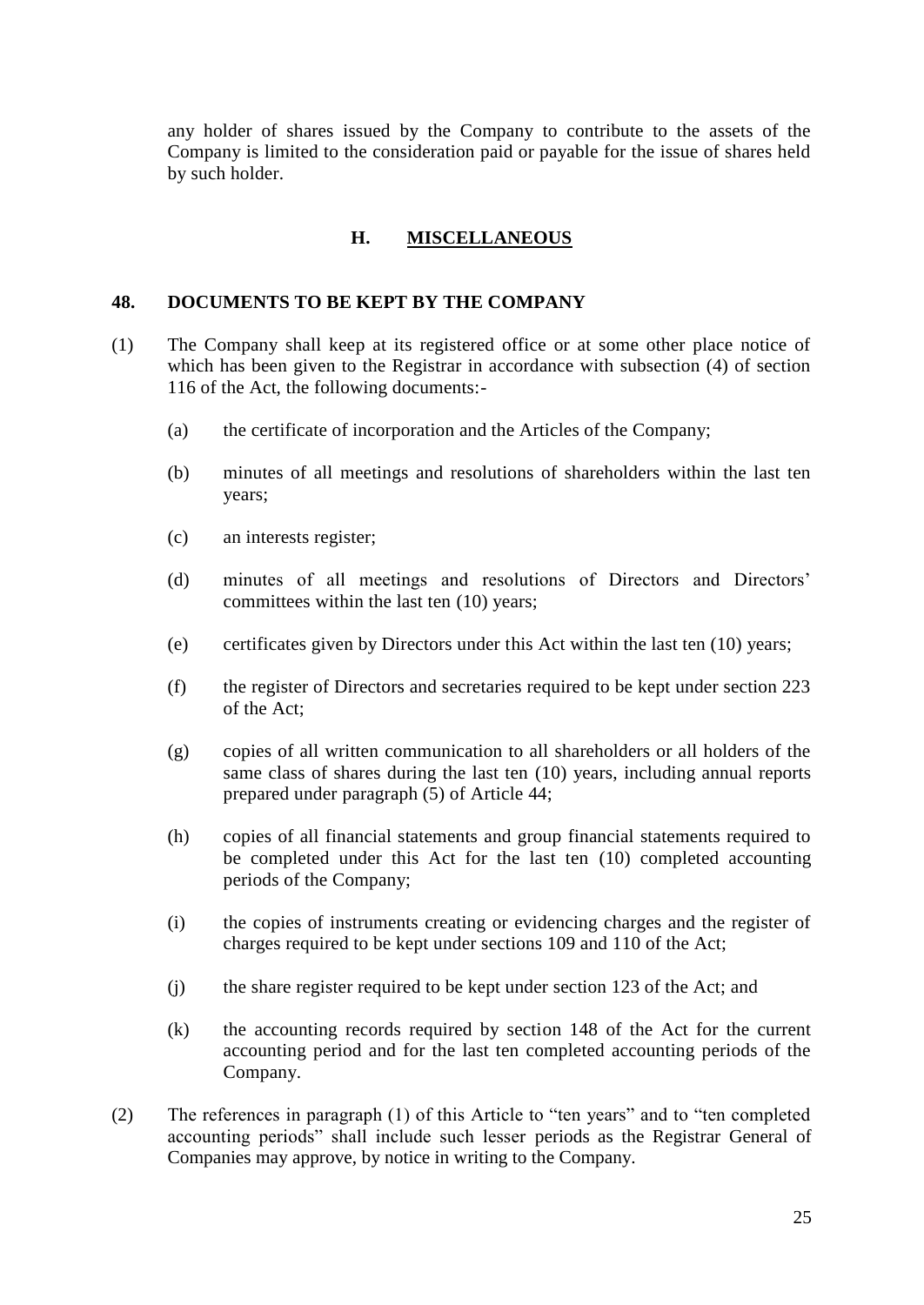## **49. RIGHTS OF DIRECTORS AND SHAREHOLDERS TO DOCUMENTS ETC.**

- (1) The Directors of the Company are entitled to have access to the Company's records in accordance with section 118 of the Act.
- (2) A shareholder of the Company is entitled—
	- (a) to inspect the documents referred to in section 119 of the Act, in the manner specified in section 121 of the Act; and
	- (b) to require copies of or extracts from any document which he may inspect, within five working days of making a request in writing for the copy or extract, on payment of any reasonable copying and administration fee determined by the Company. The fee may be determined by any Director or by the secretary, subject to any directions from the Board.

### **50. CLOSING OF REGISTERS**

- (1) The Company may close the share register in the manner set out in section 127 of the Act.
- (2) Subject to the provisions of any debentures or in the event of debenture stock, in any stock certificates or in any trust deed or any other documents securing the debentures or debenture stock, the Company may after notice published in the *Gazette* and in any newspaper circulating in the district in which the registered office of the Company is situated and in which the register of holders of debentures is kept, close the register of holders of debentures for any time or times not exceeding in the whole thirty (30) working days.

#### **51. NOTICES**

- (1) Where the Company is required to send any notice, financial statement, report or other document to a shareholder, it shall be sufficient for the Company to send the notice, financial statement, report or other document by courier or by post to his registered address or by electronic mail to an electronic mail account notified by the shareholder in writing to the Company. Any notice, financial statement, report or other document sent by courier or by registered post, is deemed to have been received by the shareholder within three (3) working days of the posting of a properly addressed letter containing the notice, financial statement, report or other document. Where electronic mail is used, the notice, financial statement, report or other document shall be deemed to have been received by the shareholder upon the dispatch of the same by the Company through electronic mail.
- (2) A shareholder whose registered address is outside Sri Lanka may give notice to the Company of an address in Sri Lanka to which all documents and notices are to be sent, and the Company shall treat that address as the registered address of the shareholder for all purposes.